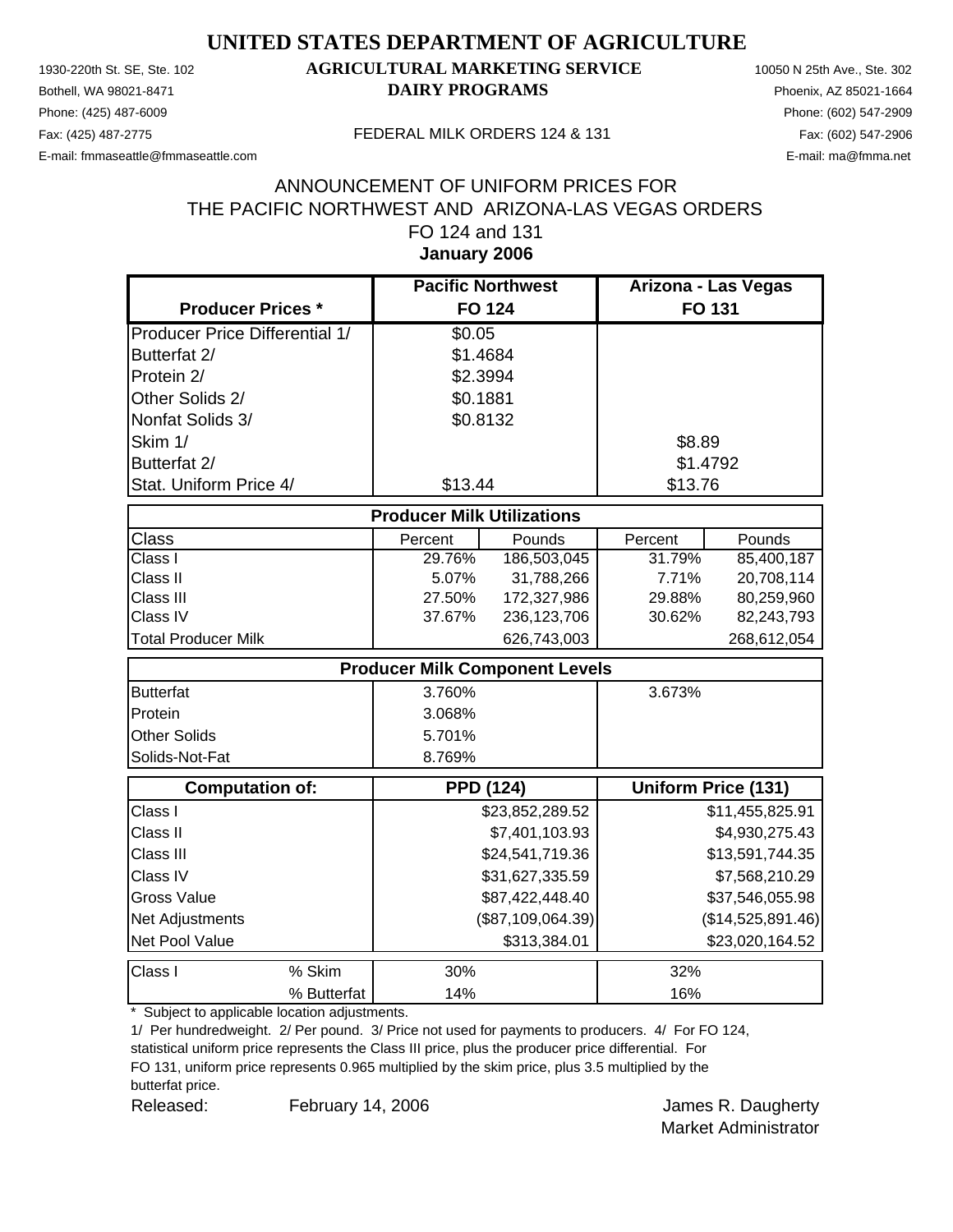# MILK MARKET SUMMARIES FOR JANUARY 2006

|                               |              |               |              | January 2006               |          |
|-------------------------------|--------------|---------------|--------------|----------------------------|----------|
|                               | January 2006 | December 2005 | January 2005 | <b>Percent Change From</b> |          |
|                               |              |               |              | Month-Ago                  | Year-Ago |
| <b>Producer Deliveries</b>    | 626,743,003  | 618,669,232   | 589,053,951  | 1.31%                      | 6.40%    |
| <b>Daily Deliveries</b>       | 20,217,516   | 19,957,072    | 19,001,740   | 1.31%                      | 6.40%    |
| <b>Number of Producers</b>    | 843          | 843           | 866          |                            |          |
| Daily Deliveries Per Producer | 23,983       | 23,674        | 21,942       | 1.31%                      | 9.30%    |
| <b>Class I Producer Milk</b>  | 186,503,045  | 181,540,965   | 191,023,194  | 2.73%                      | $-2.37%$ |
| Class I Utilization (%)       | 29.76%       | 29.33%        | 32.43%       |                            |          |
| <b>Class I Daily Usage</b>    | 6,016,227    | 5,856,160     | 6,162,039    | 2.73%                      | $-2.37%$ |

## **Pacific Northwest Order (FO 124)**

## **Arizona-Las Vegas Order (FO 131)**

|                               |              |               |              | January 2006               |          |
|-------------------------------|--------------|---------------|--------------|----------------------------|----------|
|                               | January 2006 | December 2005 | January 2005 | <b>Percent Change From</b> |          |
|                               |              |               |              | Month-Ago                  | Year-Ago |
| <b>Producer Deliveries</b>    | 268,612,054  | 257,306,269   | 251,726,128  | 4.39%                      | 6.71%    |
| <b>Daily Deliveries</b>       | 8,664,905    | 8,300,202     | 8,120,198    | 4.39%                      | 6.71%    |
| <b>Number of Producers</b>    | 86           | 861           | 89           |                            |          |
| Daily Deliveries Per Producer | 100,755      | 96,514        | 91,238       | 4.39%                      | 10.43%   |
| <b>Class I Producer Milk</b>  | 85,400,187   | 87,347,300    | 83,478,863   | $-2.23%$                   | 2.30%    |
| Class I Utilization (%)       | 31.79%       | 33.94%        | 33.16%       |                            |          |
| <b>Class I Daily Usage</b>    | 2,754,845    | 2,817,655     | 2,692,867    | $-2.23%$                   | 2.30%    |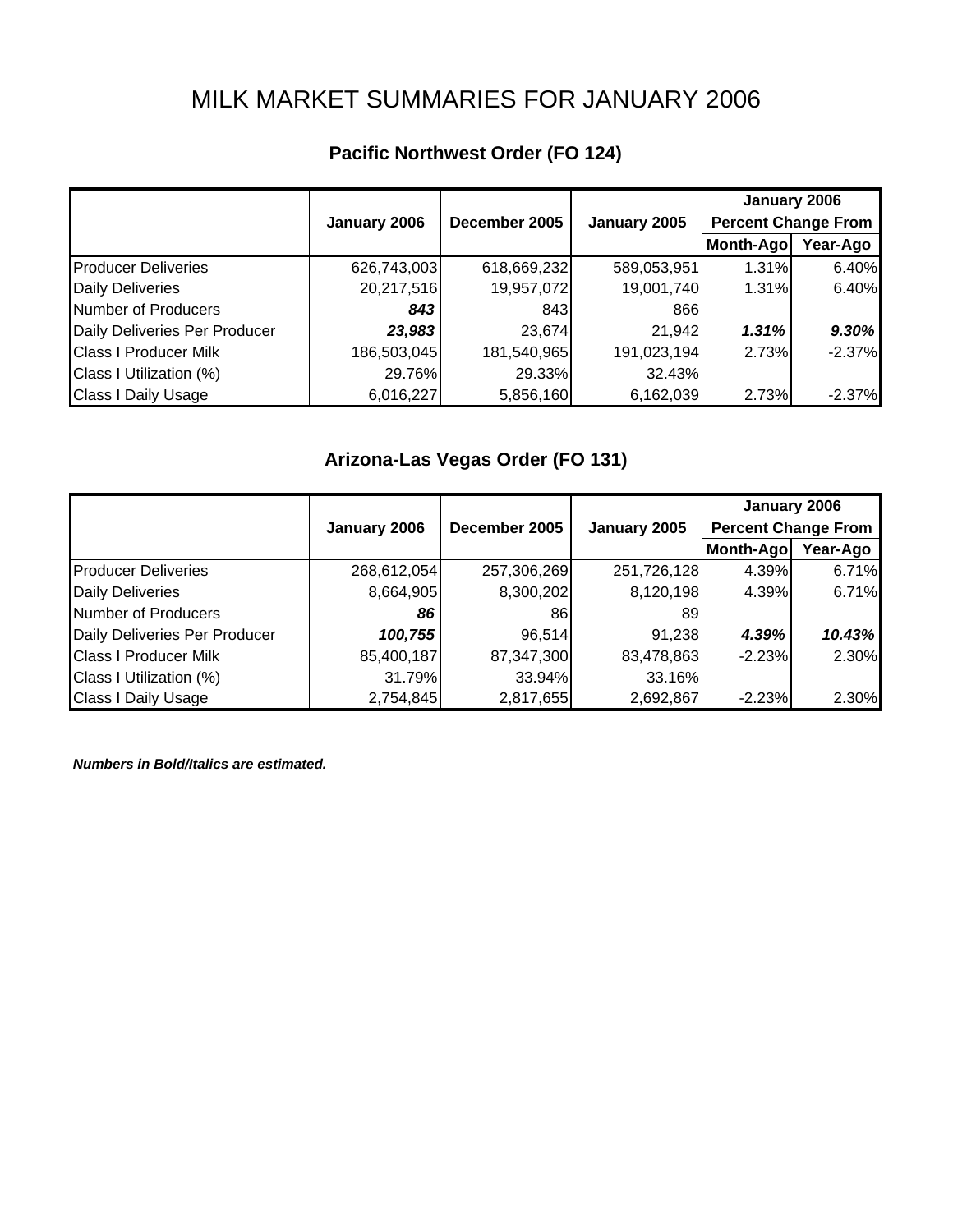Phone: (425) 487-6009 Phone: (602) 547-2909

#### 1930-220th St. SE, Ste. 102 **AGRICULTURAL MARKETING SERVICE** 10050 N 25th Ave., Ste. 302 Bothell, WA 98021-8471 **DAIRY PROGRAMS** Phoenix, AZ 85021-1664

E-mail: fmmaseattle@fmmaseattle.com E-mail: ma@fmma.net

Fax: (425) 487-2775 FEDERAL MILK ORDERS 124 & 131

#### **February 2006** ANNOUNCEMENT OF UNIFORM PRICES FOR THE PACIFIC NORTHWEST AND ARIZONA-LAS VEGAS ORDERS FO 124 and 131

|                                       | <b>Pacific Northwest</b> |                                       | Arizona - Las Vegas |                     |  |  |
|---------------------------------------|--------------------------|---------------------------------------|---------------------|---------------------|--|--|
| <b>Producer Prices *</b>              |                          | <b>FO 124</b>                         |                     | FO 131              |  |  |
| <b>Producer Price Differential 1/</b> | \$0.40                   |                                       |                     |                     |  |  |
| Butterfat 2/                          |                          | \$1.3469                              |                     |                     |  |  |
| Protein 2/                            |                          | \$2.1220                              |                     |                     |  |  |
| Other Solids 2/                       |                          | \$0.1999                              |                     |                     |  |  |
| Nonfat Solids 3/                      |                          | \$0.7359                              |                     |                     |  |  |
| Skim 1/                               |                          |                                       | \$8.52              |                     |  |  |
| Butterfat 2/                          |                          |                                       |                     | \$1.3750            |  |  |
| Stat. Uniform Price 4/                | \$12.60                  |                                       | \$13.03             |                     |  |  |
| <b>Producer Milk Utilizations</b>     |                          |                                       |                     |                     |  |  |
| Class                                 | Percent                  | Pounds                                | Percent             | Pounds              |  |  |
| Class I                               | 26.87%                   | 162,748,594                           | 32.34%              | 81,948,865          |  |  |
| Class II                              | 5.48%                    | 33,190,373                            | 8.29%               | 21,012,307          |  |  |
| Class III                             | 32.37%                   | 196,068,019                           | 35.31%              | 89,477,298          |  |  |
| Class IV                              | 35.28%                   | 213,722,403                           | 24.06%              | 60,975,449          |  |  |
| <b>Total Producer Milk</b>            |                          | 605,729,389                           |                     | 253,413,919         |  |  |
|                                       |                          | <b>Producer Milk Component Levels</b> |                     |                     |  |  |
| <b>Butterfat</b>                      | 3.770%                   |                                       | 3.596%              |                     |  |  |
| Protein                               | 3.085%                   |                                       |                     |                     |  |  |
| Other Solids                          | 5.724%                   |                                       |                     |                     |  |  |
| Solids-Not-Fat                        | 8.809%                   |                                       |                     |                     |  |  |
| <b>Computation of:</b>                |                          | <b>PPD (124)</b>                      |                     | Uniform Price (131) |  |  |
| Class I                               |                          | \$20,930,697.32                       |                     | \$11,027,545.65     |  |  |
| Class II                              |                          | \$6,862,437.73                        |                     | \$5,510,596.71      |  |  |
| Class III                             |                          | \$25,505,013.24                       |                     | \$12,714,144.49     |  |  |
| Class IV                              |                          | \$25,964,093.41                       |                     | \$4,106,339.58      |  |  |
| Gross Value                           |                          | \$79,262,241.70                       |                     | \$33,358,626.43     |  |  |
| Net Adjustments                       |                          | (\$76,839,229.17)                     |                     | (\$12,522,394.66)   |  |  |
| Net Pool Value                        |                          | \$2,423,012.53                        |                     | \$20,836,231.77     |  |  |
| % Skim<br>Class I                     | 27%                      |                                       | 33%                 |                     |  |  |
| % Butterfat                           | 13%                      |                                       | 17%                 |                     |  |  |

\* Subject to applicable location adjustments.

1/ Per hundredweight. 2/ Per pound. 3/ Price not used for payments to producers. 4/ For FO 124,

statistical uniform price represents the Class III price, plus the producer price differential. For FO 131, uniform price represents 0.965 multiplied by the skim price, plus 3.5 multiplied by the butterfat price.

Released: March 14, 2006 **Container March 14, 2006** Contains a September of March 14, 2006 March 14, 2006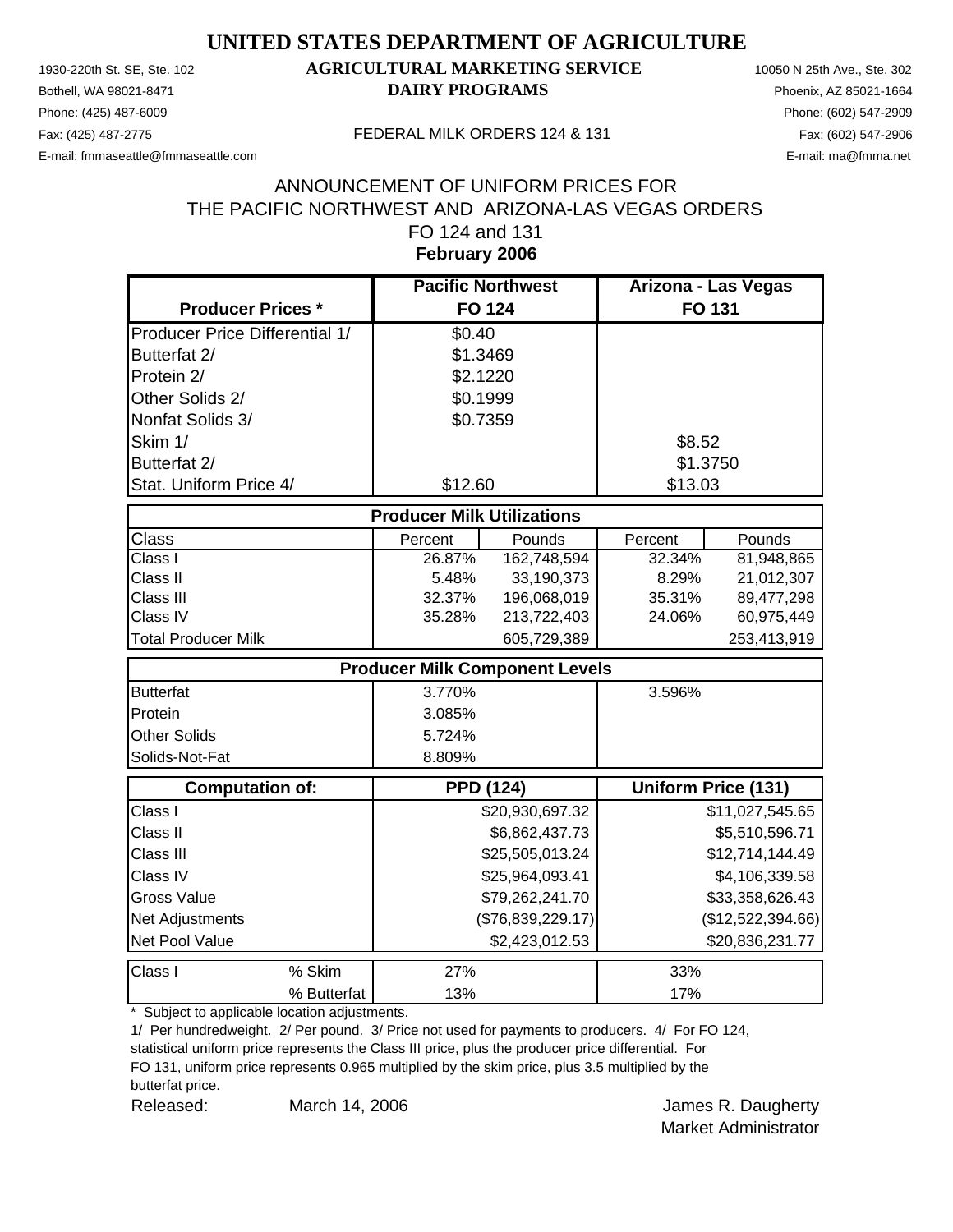# MILK MARKET SUMMARIES FOR FEBRUARY 2006

|                               |               |              |               | February 2006              |          |
|-------------------------------|---------------|--------------|---------------|----------------------------|----------|
|                               | February 2006 | January 2006 | February 2005 | <b>Percent Change From</b> |          |
|                               |               |              | 1/            | Month-Ago                  | Year-Ago |
| <b>Producer Deliveries</b>    | 605,729,389   | 626,743,003  | 383,028,283   | $-3.35%$                   | 58.14%   |
| <b>Daily Deliveries</b>       | 21,633,192    | 20,217,516   | 13,679,582    | 7.00%                      | 58.14%   |
| Number of Producers           | 838           | 835          | 665           |                            |          |
| Daily Deliveries Per Producer | 25,815        | 24,213       | 20,571        | 6.62%                      | 25.49%   |
| <b>Class I Producer Milk</b>  | 162,748,594   | 186,503,045  | 159,823,142   | $-12.74%$                  | 1.83%    |
| Class I Utilization (%)       | 26.87%        | 29.76%       | 41.72%        |                            |          |
| <b>Class I Daily Usage</b>    | 5,812,450     | 6,016,227    | 5,707,969     | $-3.39%$                   | 1.83%    |

## **Pacific Northwest Order (FO 124)**

#### **Arizona-Las Vegas Order (FO 131)**

|                               |               |              |               | February 2006              |          |
|-------------------------------|---------------|--------------|---------------|----------------------------|----------|
|                               | February 2006 | January 2006 | February 2005 | <b>Percent Change From</b> |          |
|                               |               |              |               | Month-Ago                  | Year-Ago |
| <b>Producer Deliveries</b>    | 253,413,919   | 268,612,054  | 232,646,647   | $-5.66\%$                  | 8.93%    |
| <b>Daily Deliveries</b>       | 9,050,497     | 8,664,905    | 8,308,809     | 4.45%                      | 8.93%    |
| Number of Producers           | 87            | 87           | 891           |                            |          |
| Daily Deliveries Per Producer | 104,029       | 99,597       | 93,357        | 4.45%                      | 11.43%   |
| <b>Class I Producer Milk</b>  | 81,948,865    | 85,400,187   | 78,760,655    | $-4.04%$                   | 4.05%    |
| Class I Utilization (%)       | 32.34%        | 31.79%       | 33.85%        |                            |          |
| <b>Class I Daily Usage</b>    | 2,926,745     | 2,754,845    | 2,812,881     | 6.24%                      | 4.05%    |

1/ Eligible milk not pooled due to price. Comparisons to previous month or year may be biased.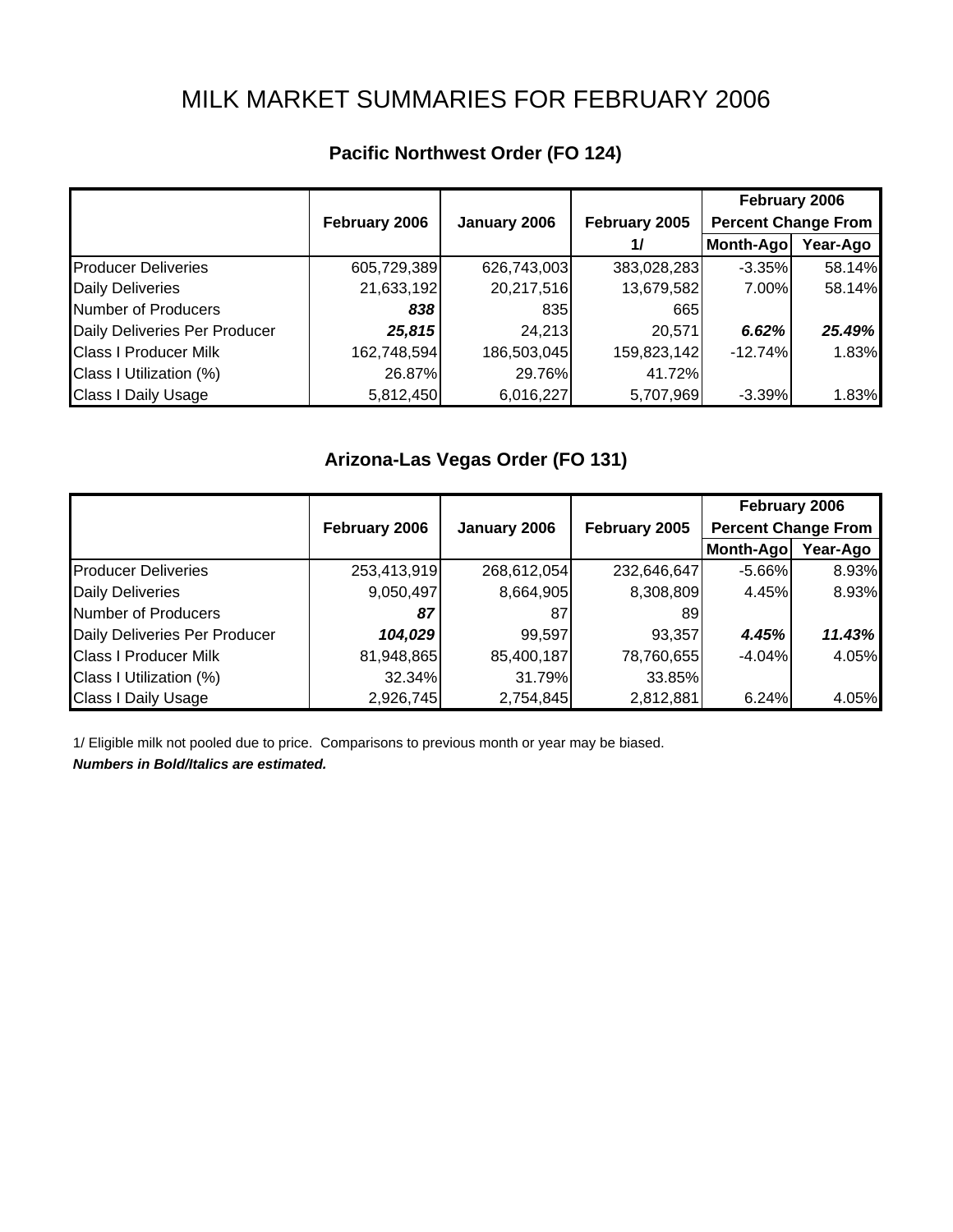Phone: (425) 487-6009 Phone: (602) 547-2909

#### 1930-220th St. SE, Ste. 102 **AGRICULTURAL MARKETING SERVICE** 10050 N 25th Ave., Ste. 302 Bothell, WA 98021-8471 **DAIRY PROGRAMS** Phoenix, AZ 85021-1664

E-mail: fmmaseattle@fmmaseattle.com E-mail: ma@fmma.net

#### Fax: (425) 487-2775 FEDERAL MILK ORDERS 124 & 131

#### **March 2006** ANNOUNCEMENT OF UNIFORM PRICES FOR THE PACIFIC NORTHWEST AND ARIZONA-LAS VEGAS ORDERS FO 124 and 131

|                                       | <b>Pacific Northwest</b> |                                       | Arizona - Las Vegas |                            |  |  |  |
|---------------------------------------|--------------------------|---------------------------------------|---------------------|----------------------------|--|--|--|
| <b>Producer Prices *</b>              |                          | <b>FO 124</b>                         | FO 131              |                            |  |  |  |
| <b>Producer Price Differential 1/</b> | \$0.75                   |                                       |                     |                            |  |  |  |
| Butterfat 2/                          |                          | \$1.2596                              |                     |                            |  |  |  |
| Protein 2/                            |                          | \$1.8836                              |                     |                            |  |  |  |
| Other Solids 2/                       |                          | \$0.1874                              |                     |                            |  |  |  |
| Nonfat Solids 3/                      |                          | \$0.7224                              |                     |                            |  |  |  |
| Skim 1/                               |                          |                                       | \$7.99              |                            |  |  |  |
| Butterfat 2/                          |                          |                                       | \$1.2858            |                            |  |  |  |
| Stat. Uniform Price 4/                | \$11.86                  |                                       | \$12.21             |                            |  |  |  |
| <b>Producer Milk Utilizations</b>     |                          |                                       |                     |                            |  |  |  |
| <b>Class</b>                          | Percent                  | Pounds                                | Percent             | Pounds                     |  |  |  |
| Class I                               | 27.38%                   | 185,730,288                           | 32.66%              | 94,202,508                 |  |  |  |
| Class II                              | 5.21%                    | 35,374,444                            | 8.62%               | 24,868,254                 |  |  |  |
| Class III                             | 31.96%                   | 216,788,998                           | 32.18%              | 92,813,984                 |  |  |  |
| Class IV                              | 35.45%                   | 240,517,189                           | 26.54%              | 76,552,212                 |  |  |  |
| <b>Total Producer Milk</b>            |                          | 678,410,919                           |                     | 288,436,958                |  |  |  |
|                                       |                          | <b>Producer Milk Component Levels</b> |                     |                            |  |  |  |
| <b>Butterfat</b>                      | 3.749%                   |                                       | 3.590%              |                            |  |  |  |
| Protein                               | 3.054%                   |                                       |                     |                            |  |  |  |
| <b>Other Solids</b>                   | 5.739%                   |                                       |                     |                            |  |  |  |
| Solids-Not-Fat                        | 8.792%                   |                                       |                     |                            |  |  |  |
| <b>Computation of:</b>                |                          | <b>PPD (124)</b>                      |                     | <b>Uniform Price (131)</b> |  |  |  |
| Class I                               |                          | \$22,519,755.84                       |                     | \$11,989,845.13            |  |  |  |
| Class II                              |                          | \$7,273,059.25                        |                     | \$5,779,060.61             |  |  |  |
| Class III                             |                          | \$25,409,431.60                       |                     | \$12,732,774.58            |  |  |  |
| Class IV                              |                          | \$27,736,230.88                       |                     | \$5,006,395.50             |  |  |  |
| <b>Gross Value</b>                    |                          | \$82,938,477.57                       |                     | \$35,508,075.82            |  |  |  |
| Net Adjustments                       |                          | (\$77,850,187.69)                     |                     | (\$13,272,092.16)          |  |  |  |
| Net Pool Value                        |                          | \$5,088,289.88                        |                     | \$22,235,983.66            |  |  |  |
| Class I<br>% Skim                     | 28%                      |                                       | 33%                 |                            |  |  |  |
| % Butterfat                           | 13%                      |                                       | 17%                 |                            |  |  |  |

\* Subject to applicable location adjustments.

1/ Per hundredweight. 2/ Per pound. 3/ Price not used for payments to producers. 4/ For FO 124,

statistical uniform price represents the Class III price, plus the producer price differential. For FO 131, uniform price represents 0.965 multiplied by the skim price, plus 3.5 multiplied by the

butterfat price.

Released: April 13, 2006 Channel April 13, 2006 Channel Mannes R. Daugherty April 13, 2006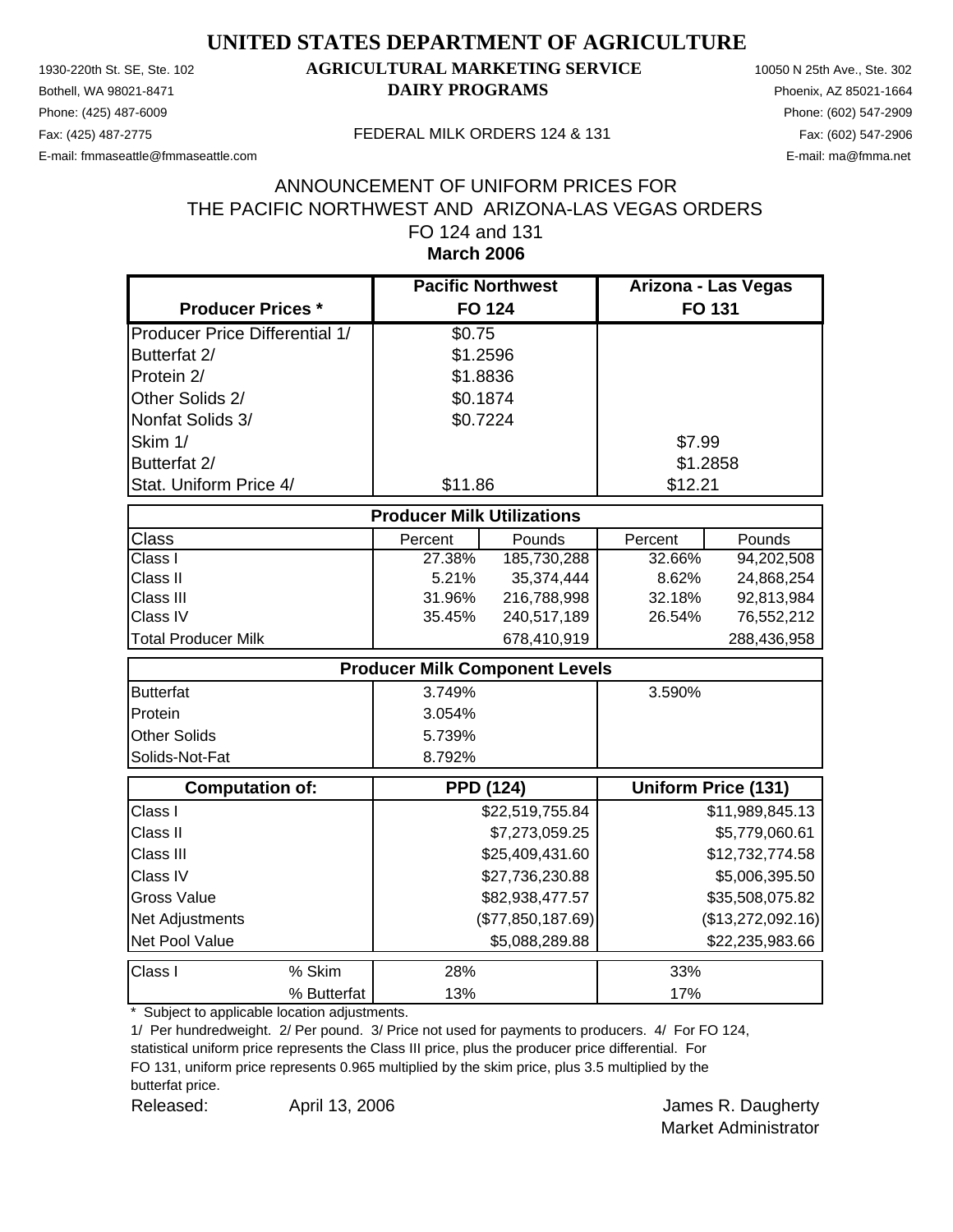# MILK MARKET SUMMARIES FOR MARCH 2006

|  | Pacific Northwest Order (FO 124) |  |  |
|--|----------------------------------|--|--|
|--|----------------------------------|--|--|

|                               |                   |               |                   | <b>March 2006</b>          |          |
|-------------------------------|-------------------|---------------|-------------------|----------------------------|----------|
|                               | <b>March 2006</b> | February 2006 | <b>March 2005</b> | <b>Percent Change From</b> |          |
|                               |                   |               | $\frac{1}{2}$     | Month-Ago                  | Year-Ago |
| <b>Producer Deliveries</b>    | 678,410,919       | 605,729,389   | 569,031,817       | 12.00%                     | 19.22%   |
| <b>Daily Deliveries</b>       | 21,884,223        | 21,633,192    | 18,355,865        | 1.16%                      | 19.22%   |
| Number of Producers           | 835               | 835           | 717               |                            |          |
| Daily Deliveries Per Producer | 26,209            | 25,908        | 25,601            | 1.16%                      | 2.37%    |
| <b>Class I Producer Milk</b>  | 185,730,288       | 162,748,594   | 187,620,241       | 14.12%                     | $-1.01%$ |
| Class I Utilization (%)       | 27.38%            | 26.87%        | 32.96%            |                            |          |
| <b>Class I Daily Usage</b>    | 5,991,300         | 5,812,450     | 6,052,266         | 3.08%                      | $-1.01%$ |

## **Arizona-Las Vegas Order (FO 131)**

|                               |                   |               |                   | <b>March 2006</b>          |          |
|-------------------------------|-------------------|---------------|-------------------|----------------------------|----------|
|                               | <b>March 2006</b> | February 2006 | <b>March 2005</b> | <b>Percent Change From</b> |          |
|                               |                   |               |                   | Month-Ago                  | Year-Ago |
| <b>Producer Deliveries</b>    | 288,436,958       | 253,413,919   | 270,514,950       | 13.82%                     | 6.63%    |
| <b>Daily Deliveries</b>       | 9,304,418         | 9,050,497     | 8,726,289         | 2.81%                      | 6.63%    |
| Number of Producers           | 86                | 861           | 91                |                            |          |
| Daily Deliveries Per Producer | 108,191           | 105,238       | 95,893            | 2.81%                      | 12.82%   |
| <b>Class I Producer Milk</b>  | 94,202,508        | 81,948,865    | 84,591,110        | 14.95%                     | 11.36%   |
| Class I Utilization (%)       | 32.66%            | 32.34%        | 31.28%            |                            |          |
| <b>Class I Daily Usage</b>    | 3,038,791         | 2,926,745     | 2,728,745         | 3.83%                      | 11.36%   |

1/ Eligible milk not pooled due to price. Comparisons to previous month or year may be biased.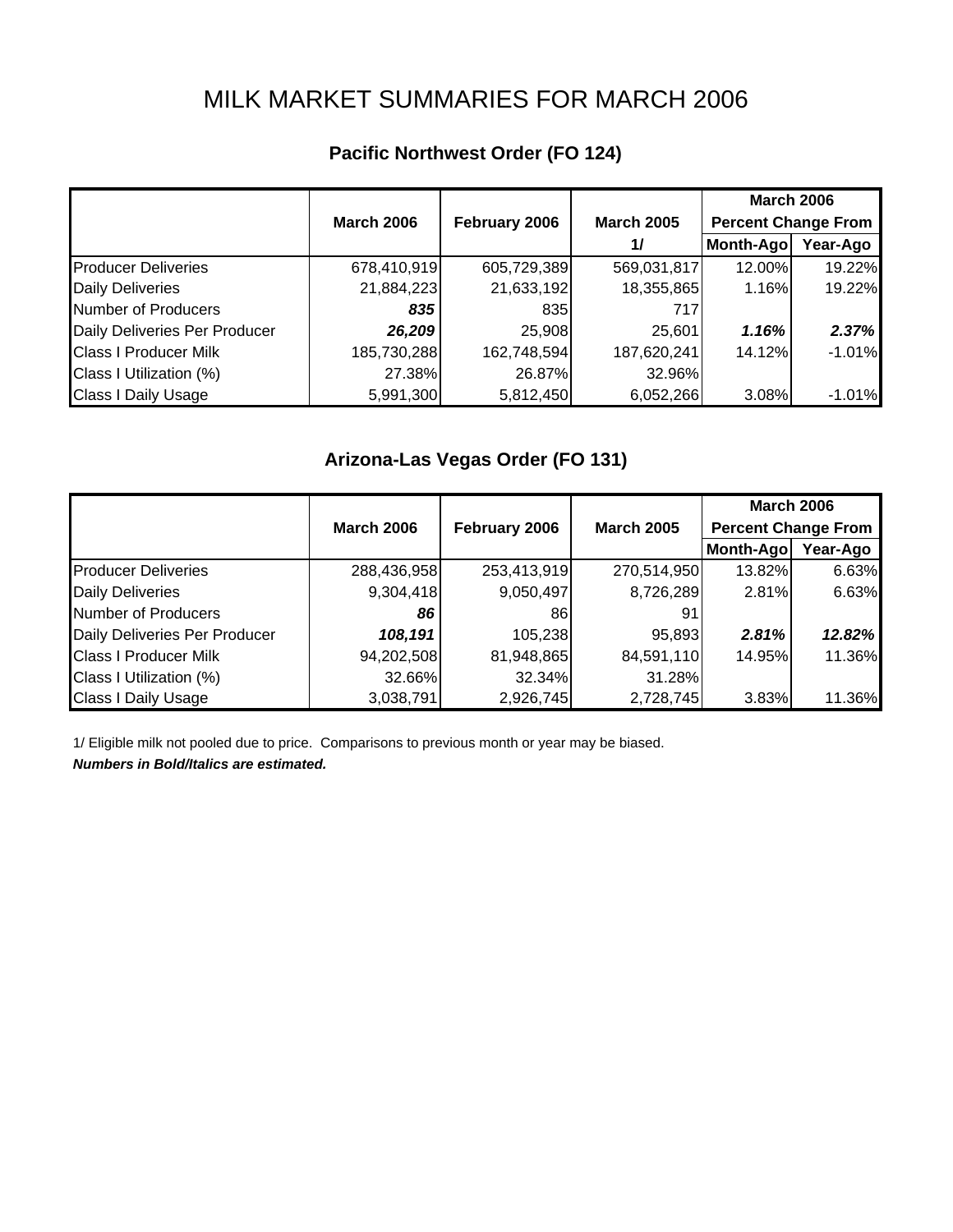Phone: (425) 487-6009 Phone: (602) 547-2909

#### 1930-220th St. SE, Ste. 102 **AGRICULTURAL MARKETING SERVICE** 10050 N 25th Ave., Ste. 302 Bothell, WA 98021-8471 **DAIRY PROGRAMS** Phoenix, AZ 85021-1664

E-mail: fmmaseattle@fmmaseattle.com E-mail: ma@fmma.net

#### Fax: (425) 487-2775 FEDERAL MILK ORDERS 124 & 131

#### **April 2006** ANNOUNCEMENT OF UNIFORM PRICES FOR THE PACIFIC NORTHWEST AND ARIZONA-LAS VEGAS ORDERS FO 124 and 131

|                                       | <b>Pacific Northwest</b>          |                                       | Arizona - Las Vegas |                     |
|---------------------------------------|-----------------------------------|---------------------------------------|---------------------|---------------------|
| <b>Producer Prices *</b>              |                                   | <b>FO 124</b>                         | <b>FO 131</b>       |                     |
| <b>Producer Price Differential 1/</b> | \$0.42                            |                                       |                     |                     |
| Butterfat 2/                          |                                   | \$1.2343                              |                     |                     |
| Protein 2/                            |                                   | \$1.9238                              |                     |                     |
| Other Solids 2/                       |                                   | \$0.1508                              |                     |                     |
| Nonfat Solids 3/                      |                                   | \$0.6959                              |                     |                     |
| Skim 1/                               |                                   |                                       | \$7.56              |                     |
| Butterfat 2/                          |                                   |                                       |                     | \$1.2469            |
| Stat. Uniform Price 4/                | \$11.35                           |                                       | \$11.66             |                     |
|                                       | <b>Producer Milk Utilizations</b> |                                       |                     |                     |
| Class                                 | Percent                           | Pounds                                | Percent             | Pounds              |
| Class I                               | 25.84%                            | 177,663,015                           | 32.26%              | 97,454,966          |
| Class II                              | 5.71%                             | 39,249,171                            | 7.76%               | 23,439,586          |
| Class III                             | 30.95%                            | 212,827,723                           | 32.85%              | 99,223,760          |
| Class IV                              | 37.50%                            | 257,823,843                           | 27.13%              | 81,939,720          |
| <b>Total Producer Milk</b>            |                                   | 687,563,752                           |                     | 302,058,032         |
|                                       |                                   | <b>Producer Milk Component Levels</b> |                     |                     |
| <b>Butterfat</b>                      | 3.696%                            |                                       | 3.517%              |                     |
| Protein                               | 3.026%                            |                                       |                     |                     |
| <b>Other Solids</b>                   | 5.748%                            |                                       |                     |                     |
| Solids-Not-Fat                        | 8.774%                            |                                       |                     |                     |
| <b>Computation of:</b>                |                                   | <b>PPD (124)</b>                      |                     | Uniform Price (131) |
| Class I                               |                                   | \$19,547,447.11                       |                     | \$11,419,104.97     |
| Class II                              |                                   | \$7,340,745.79                        |                     | \$4,654,389.47      |
| Class III                             |                                   | \$24,355,905.25                       |                     | \$13,767,980.48     |
| Class IV                              |                                   | \$28,483,590.33                       |                     | \$5,343,847.57      |
| <b>Gross Value</b>                    |                                   | \$79,727,688.48                       |                     | \$35,185,322.49     |
| Net Adjustments                       |                                   | (\$76,839,333.01)                     |                     | (\$13,136,544.39)   |
| Net Pool Value                        |                                   | \$2,888,355.47                        |                     | \$22,048,778.10     |
| Class I<br>% Skim                     | 26%                               |                                       | 33%                 |                     |
| % Butterfat                           | 12%                               |                                       | 18%                 |                     |

\* Subject to applicable location adjustments.

1/ Per hundredweight. 2/ Per pound. 3/ Price not used for payments to producers. 4/ For FO 124,

statistical uniform price represents the Class III price, plus the producer price differential. For FO 131, uniform price represents 0.965 multiplied by the skim price, plus 3.5 multiplied by the butterfat price.

Released: May 11, 2006 Channel Manager Manager Manager Manager Manager Manager Manager Manager Manager Manager

May 11, 2006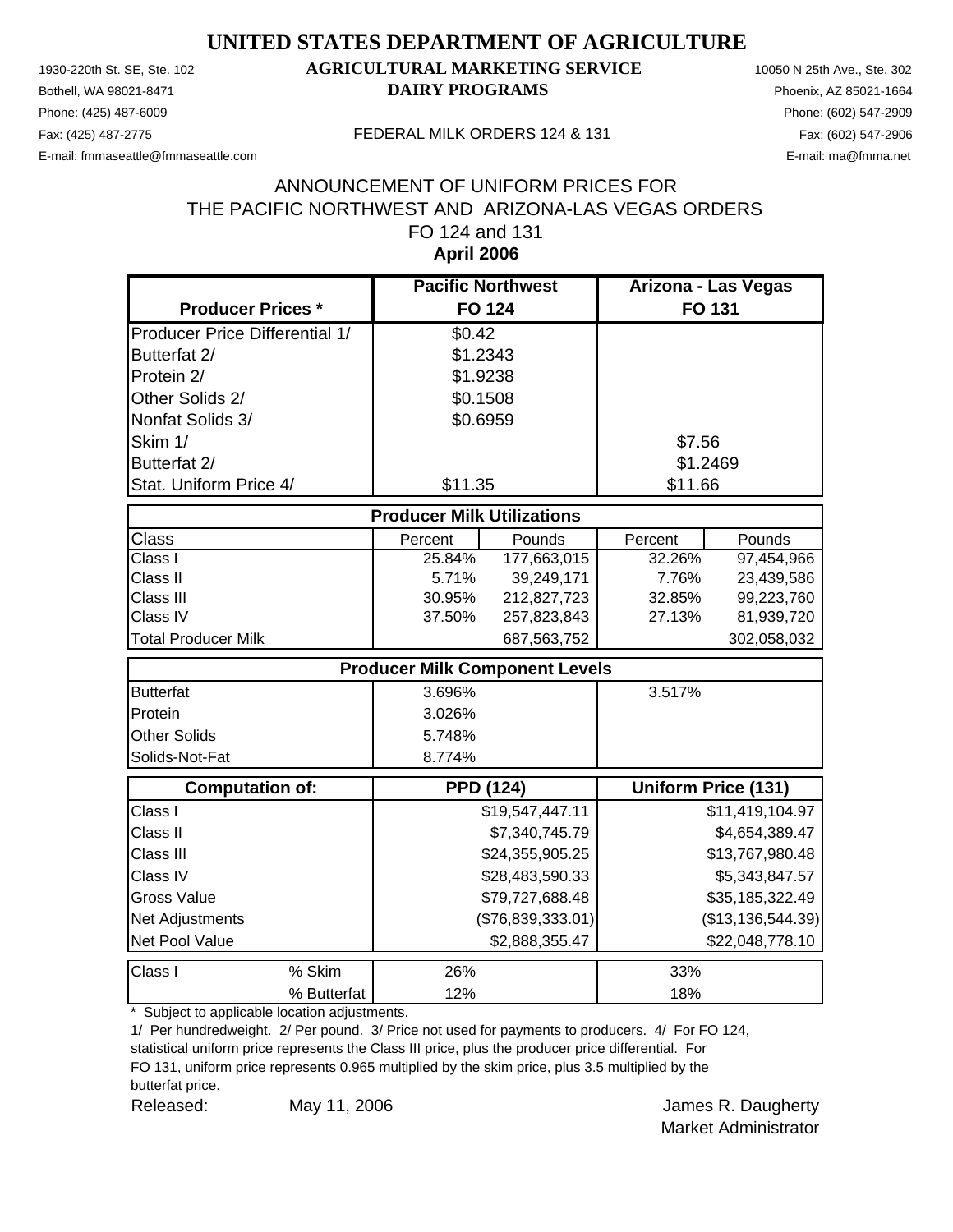# MILK MARKET SUMMARIES FOR APRIL 2006

## **Pacific Northwest Order (FO 124)**

|                               |                   |                   |                   | <b>April 2006</b>          |          |
|-------------------------------|-------------------|-------------------|-------------------|----------------------------|----------|
|                               | <b>April 2006</b> | <b>March 2006</b> | <b>April 2005</b> | <b>Percent Change From</b> |          |
|                               |                   |                   | 1/                | Month-Ago                  | Year-Ago |
| <b>Producer Deliveries</b>    | 687,563,752       | 678,410,919       | 453,015,991       | 1.35%                      | 51.77%   |
| <b>Daily Deliveries</b>       | 22,918,792        | 21,884,223        | 15,100,533        | 4.73%                      | 51.77%   |
| Number of Producers           | 837               | 835               | 673I              |                            |          |
| Daily Deliveries Per Producer | 27,382            | 26,209            | 22,438            | 4.48%                      | 22.03%   |
| <b>Class I Producer Milk</b>  | 177,663,015       | 185,730,288       | 176,717,878       | $-4.34%$                   | 0.53%    |
| Class I Utilization (%)       | 25.84%            | 27.38%            | 39.01%            |                            |          |
| <b>Class I Daily Usage</b>    | 5,922,101         | 5,991,300         | 5,890,596         | $-1.15%$                   | 0.53%    |

#### **Arizona-Las Vegas Order (FO 131)**

|                               |                   |                   |                   | <b>April 2006</b>          |          |
|-------------------------------|-------------------|-------------------|-------------------|----------------------------|----------|
|                               | <b>April 2006</b> | <b>March 2006</b> | <b>April 2005</b> | <b>Percent Change From</b> |          |
|                               |                   |                   |                   | Month-Ago                  | Year-Ago |
| <b>Producer Deliveries</b>    | 302,058,032       | 288,436,958       | 268,675,729       | 4.72%                      | 12.42%   |
| <b>Daily Deliveries</b>       | 10,068,601        | 9,304,418         | 8,955,858         | 8.21%                      | 12.42%   |
| Number of Producers           | 85                | 841               | 901               |                            |          |
| Daily Deliveries Per Producer | 118,454           | 110,767           | 99,510            | 6.94%                      | 19.04%   |
| <b>Class I Producer Milk</b>  | 97,454,966        | 94,202,508        | 82,266,062        | 3.45%                      | 18.46%   |
| Class I Utilization (%)       | 32.26%            | 32.66%            | 30.61%            |                            |          |
| <b>Class I Daily Usage</b>    | 3,248,499         | 3,038,791         | 2,742,202         | 6.90%                      | 18.46%   |

1/ Eligible milk not pooled due to price. Comparisons to previous month or year may be biased.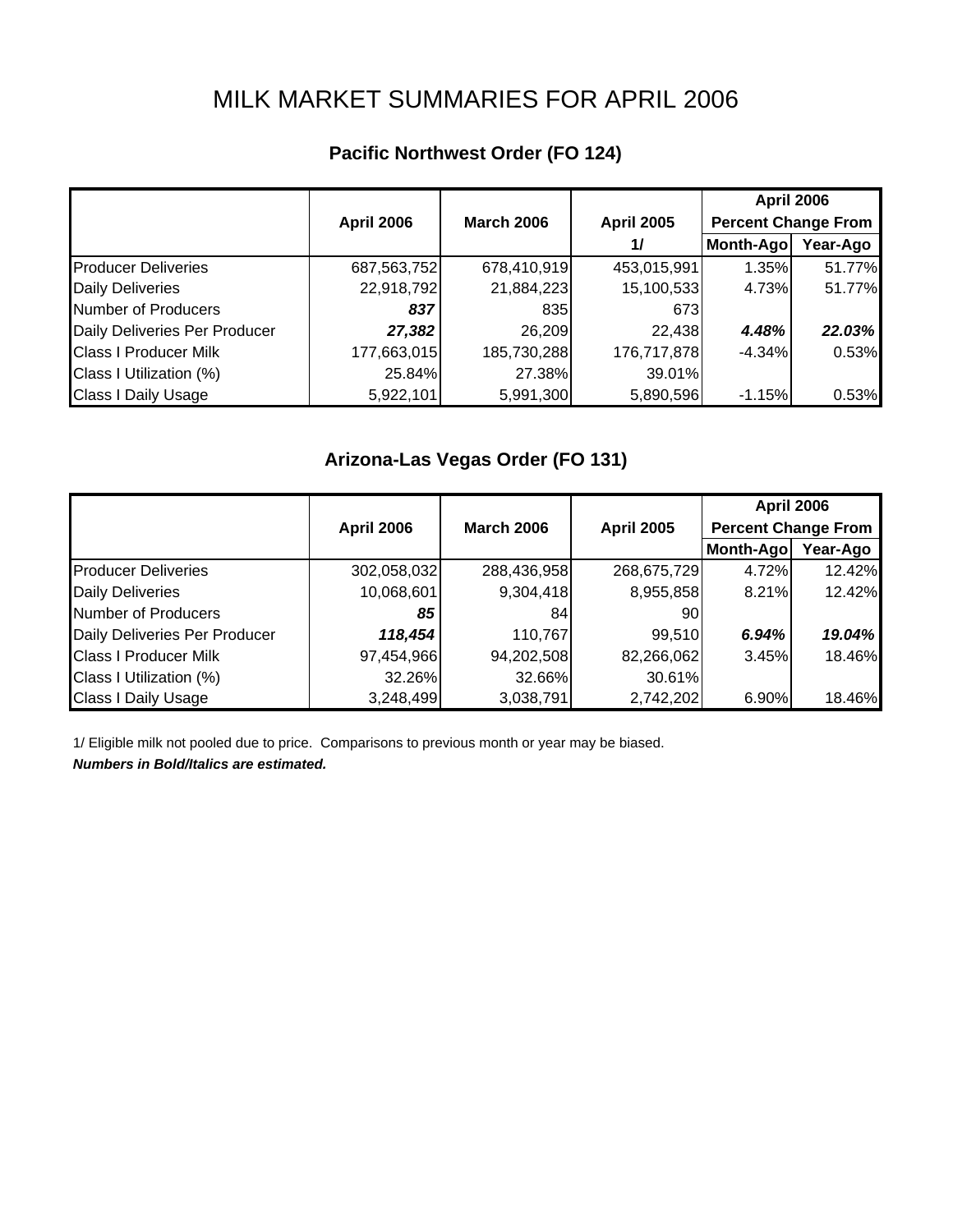Phone: (425) 487-6009 Phone: (602) 547-2909 E-mail: fmmaseattle@fmmaseattle.com E-mail: ma@fmma.net

#### 1930-220th St. SE, Ste. 102 **AGRICULTURAL MARKETING SERVICE** 10050 N 25th Ave., Ste. 302 Bothell, WA 98021-8471 **DAIRY PROGRAMS** Phoenix, AZ 85021-1664

#### Fax: (425) 487-2775 FEDERAL MILK ORDERS 124 & 131

#### **May 2006** ANNOUNCEMENT OF UNIFORM PRICES FOR THE PACIFIC NORTHWEST AND ARIZONA ORDERS FO 124 and 131

|                                       | <b>Pacific Northwest</b>          |                                       | Arizona  |                            |
|---------------------------------------|-----------------------------------|---------------------------------------|----------|----------------------------|
| <b>Producer Prices *</b>              |                                   | <b>FO 124</b>                         |          | <b>FO 131</b>              |
| <b>Producer Price Differential 1/</b> | \$0.47                            |                                       |          |                            |
| Butterfat 2/                          | \$1.2582                          |                                       |          |                            |
| Protein 2/                            | \$1.9115                          |                                       |          |                            |
| Other Solids 2/                       | \$0.1251                          |                                       |          |                            |
| Nonfat Solids 3/                      | \$0.6819                          |                                       |          |                            |
| Skim 1/                               |                                   |                                       | \$7.47   |                            |
| Butterfat 2/                          |                                   |                                       | \$1.2597 |                            |
| Stat. Uniform Price 4/                | \$11.30                           |                                       | \$11.62  |                            |
|                                       | <b>Producer Milk Utilizations</b> |                                       |          |                            |
| <b>Class</b>                          | Percent                           | Pounds                                | Percent  | Pounds                     |
| Class I                               | 27.04%                            | 193,948,844                           | 34.27%   | 111,550,332                |
| Class II                              | 5.77%                             | 41,421,024                            | 7.35%    | 23,919,296                 |
| Class III                             | 31.29%                            | 224,500,635                           | 32.85%   | 106,904,795                |
| Class IV                              | 35.90%                            | 257,514,526                           | 25.53%   | 83,070,134                 |
| <b>Total Producer Milk</b>            |                                   | 717,385,029                           |          | 325,444,557                |
|                                       |                                   | <b>Producer Milk Component Levels</b> |          |                            |
| <b>Butterfat</b>                      | 3.616%                            |                                       | 3.504%   |                            |
| Protein                               | 3.005%                            |                                       |          |                            |
| <b>Other Solids</b>                   | 5.718%                            |                                       |          |                            |
| Solids-Not-Fat                        | 8.724%                            |                                       |          |                            |
| <b>Computation of:</b>                |                                   | <b>PPD (124)</b>                      |          | <b>Uniform Price (131)</b> |
| Class I                               |                                   | \$20,989,704.39                       |          | \$12,852,506.34            |
| Class II                              |                                   | \$7,875,008.15                        |          | \$5,444,178.79             |
| Class III                             |                                   | \$25,152,953.12                       |          | \$14,081,237.77            |
| Class IV                              |                                   | \$27,843,619.19                       |          | \$5,296,339.81             |
| <b>Gross Value</b>                    |                                   | \$81,861,284.85                       |          | \$37,674,262.71            |
| Net Adjustments                       |                                   | (\$78,488,984.13)                     |          | (\$14, 195, 367.20)        |
| Net Pool Value                        |                                   | \$3,372,300.72                        |          | \$23,478,895.51            |
| Class I<br>% Skim                     | 28%                               |                                       | 35%      |                            |
| % Butterfat                           | 13%                               |                                       | 20%      |                            |

\* Subject to applicable location adjustments.

1/ Per hundredweight. 2/ Per pound. 3/ Price not used for payments to producers. 4/ For FO 124,

statistical uniform price represents the Class III price, plus the producer price differential. For FO 131, uniform price represents 0.965 multiplied by the skim price, plus 3.5 multiplied by the butterfat price.

Released: June 14, 2006 **Container Search America** James R. Daugherty June 14, 2006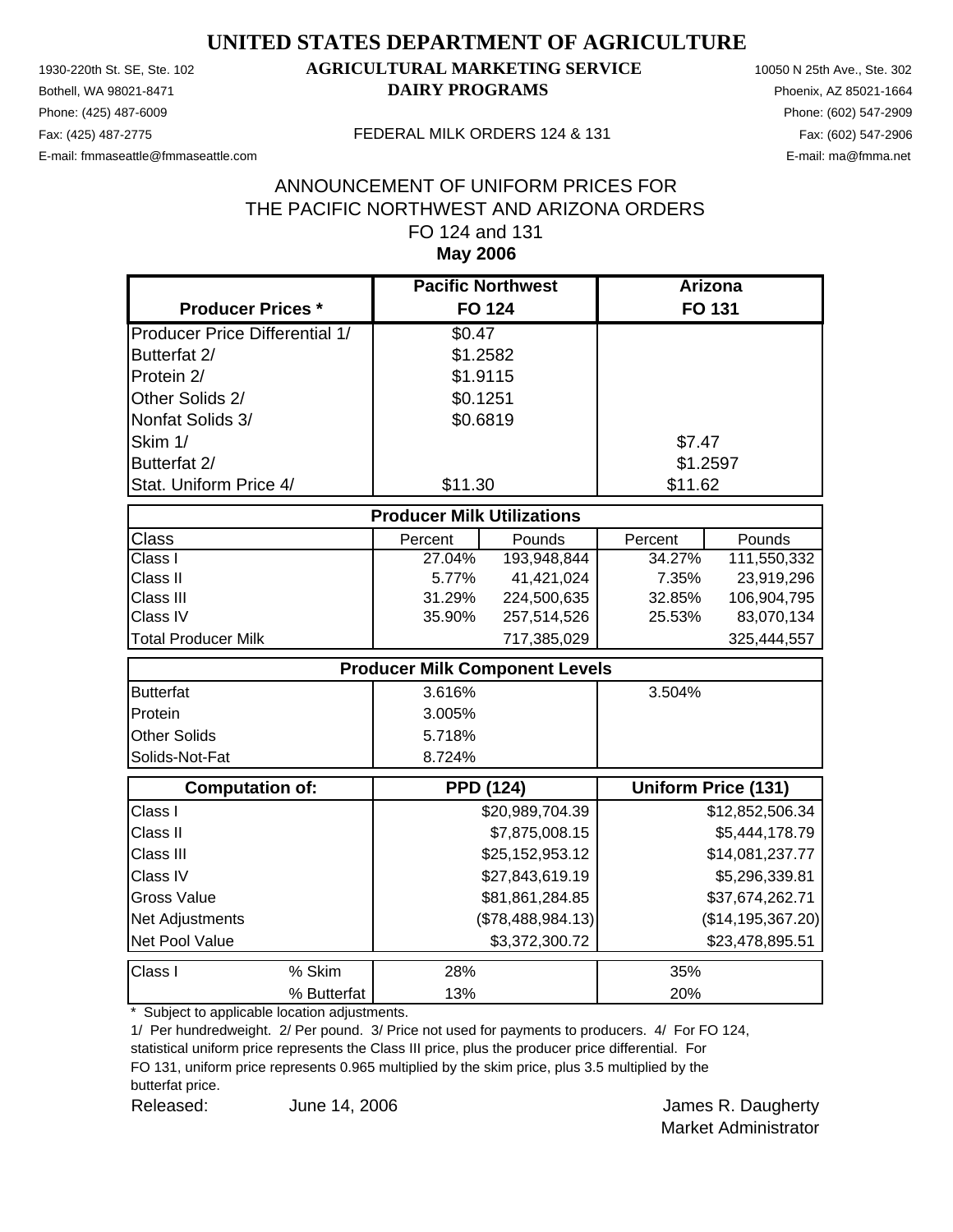# MILK MARKET SUMMARIES FOR MAY 2006

## **Pacific Northwest Order (FO 124)**

|                               |                 |                   |                 | <b>May 2006</b>            |          |
|-------------------------------|-----------------|-------------------|-----------------|----------------------------|----------|
|                               | <b>May 2006</b> | <b>April 2006</b> | <b>May 2005</b> | <b>Percent Change From</b> |          |
|                               |                 |                   |                 | Month-Ago                  | Year-Ago |
| <b>Producer Deliveries</b>    | 717,385,029     | 687,563,752       | 629,228,064     | 4.34%                      | 14.01%   |
| <b>Daily Deliveries</b>       | 23,141,453      | 22,918,792        | 20,297,679      | 0.97%                      | 14.01%   |
| <b>Number of Producers</b>    | 840             | 840               | 8551            |                            |          |
| Daily Deliveries Per Producer | 27,549          | 27,284            | 23,740          | 0.97%                      | 16.04%   |
| <b>Class I Producer Milk</b>  | 193,948,844     | 177,663,015       | 180,307,971     | 9.17%                      | 7.57%    |
| Class I Utilization (%)       | 27.04%          | 25.84%            | 28.66%          |                            |          |
| <b>Class I Daily Usage</b>    | 6,256,414       | 5,922,101         | 5,816,386       | 5.65%                      | 7.57%    |

## **Arizona Order (FO 131)**

|                               |                 |                   |                 | <b>May 2006</b>            |          |
|-------------------------------|-----------------|-------------------|-----------------|----------------------------|----------|
|                               | <b>May 2006</b> | <b>April 2006</b> | <b>May 2005</b> | <b>Percent Change From</b> |          |
|                               |                 |                   |                 | Month-Ago                  | Year-Ago |
| <b>Producer Deliveries</b>    | 325,444,557     | 302,058,032       | 266,691,563     | 7.74%                      | 22.03%   |
| <b>Daily Deliveries</b>       | 10,498,212      | 10,068,601        | 8,602,954       | 4.27%                      | 22.03%   |
| Number of Producers           | 93              | 931               | 88              |                            |          |
| Daily Deliveries Per Producer | 112,884         | 108,265           | 97,761          | 4.27%                      | 15.47%   |
| <b>Class I Producer Milk</b>  | 111,550,332     | 97,454,966        | 76,063,991      | 14.46%                     | 46.65%   |
| Class I Utilization (%)       | 34.27%          | 32.26%            | 28.52%          |                            |          |
| <b>Class I Daily Usage</b>    | 3,598,398       | 3,248,499         | 2,453,677       | 10.77%                     | 46.65%   |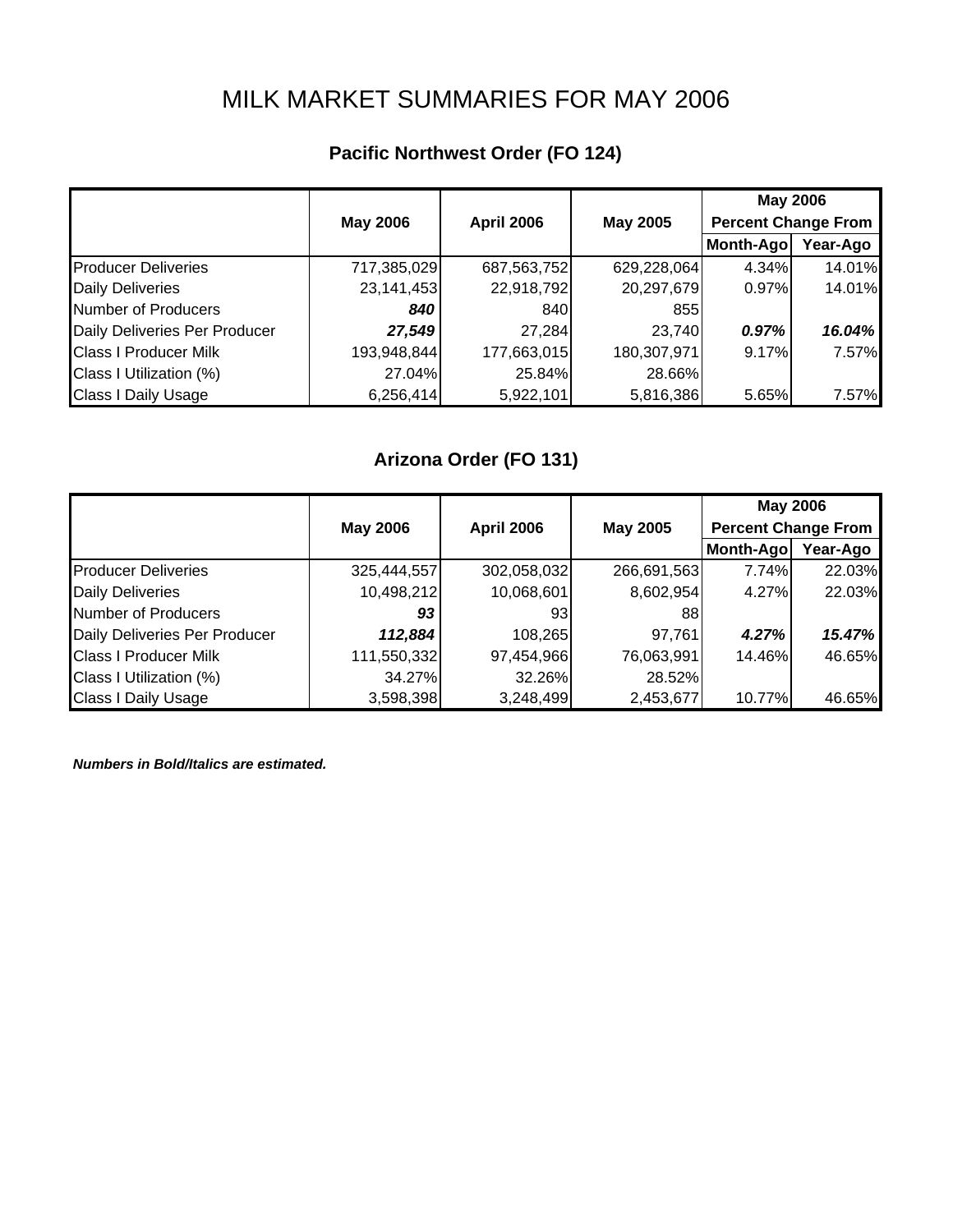Phone: (425) 487-6009 Phone: (602) 547-2909 E-mail: fmmaseattle@fmmaseattle.com E-mail: ma@fmma.net

#### 1930-220th St. SE, Ste. 102 **AGRICULTURAL MARKETING SERVICE** 10050 N 25th Ave., Ste. 302 Bothell, WA 98021-8471 **DAIRY PROGRAMS** Phoenix, AZ 85021-1664

#### Fax: (425) 487-2775 FEDERAL MILK ORDERS 124 & 131

#### **June 2006** ANNOUNCEMENT OF UNIFORM PRICES FOR THE PACIFIC NORTHWEST AND ARIZONA ORDERS FO 124 and 131

|                                       | <b>Pacific Northwest</b>              |                   | <b>Arizona</b> |                            |
|---------------------------------------|---------------------------------------|-------------------|----------------|----------------------------|
| <b>Producer Prices *</b>              | <b>FO 124</b>                         |                   |                | FO 131                     |
| <b>Producer Price Differential 1/</b> | \$0.01                                |                   |                |                            |
| Butterfat 2/                          | \$1.2436                              |                   |                |                            |
| Protein 2/                            | \$2.0790                              |                   |                |                            |
| Other Solids 2/                       | \$0.1255                              |                   |                |                            |
| Nonfat Solids 3/                      | \$0.6753                              |                   |                |                            |
| Skim 1/                               |                                       |                   | \$7.54         |                            |
| Butterfat 2/                          |                                       |                   | \$1.2540       |                            |
| Stat. Uniform Price 4/                | \$11.30                               |                   | \$11.67        |                            |
|                                       | <b>Producer Milk Utilizations</b>     |                   |                |                            |
| <b>Class</b>                          | Percent                               | Pounds            | Percent        | Pounds                     |
| $\overline{\text{Class}}$ I           | 27.89%                                | 184,796,123       | 34.93%         | 106,854,165                |
| Class II                              | 6.54%                                 | 43,315,203        | 8.11%          | 24,799,447                 |
| Class III                             | 27.92%                                | 184,931,159       | 34.17%         | 104,538,703                |
| Class IV                              | 37.65%                                | 249,433,952       | 22.79%         | 69,725,370                 |
| <b>Total Producer Milk</b>            |                                       | 662,476,437       |                | 305,917,685                |
|                                       | <b>Producer Milk Component Levels</b> |                   |                |                            |
| <b>Butterfat</b>                      | 3.567%                                |                   | 3.502%         |                            |
| Protein                               | 3.011%                                |                   |                |                            |
| <b>Other Solids</b>                   | 5.676%                                |                   |                |                            |
| Solids-Not-Fat                        | 8.687%                                |                   |                |                            |
| Computation of:                       | <b>PPD (124)</b>                      |                   |                | <b>Uniform Price (131)</b> |
| Class I                               |                                       | \$19,589,801.81   |                | \$12,168,853.67            |
| Class II                              |                                       | \$8,305,770.16    |                | \$5,200,073.17             |
| Class III                             |                                       | \$21,385,493.91   |                | \$13,933,000.16            |
| Class IV                              |                                       | \$25,814,935.32   |                | \$4,259,869.02             |
| <b>Gross Value</b>                    |                                       | \$75,096,001.20   |                | \$35,561,796.02            |
| Net Adjustments                       |                                       | (\$75,029,735.68) |                | (\$13,288,689.57)          |
| Net Pool Value                        |                                       | \$66,265.52       |                | \$22,273,106.45            |
| Class I<br>% Skim                     | 28%                                   |                   | 35%            |                            |
| % Butterfat                           | 14%                                   |                   | 21%            |                            |

\* Subject to applicable location adjustments.

1/ Per hundredweight. 2/ Per pound. 3/ Price not used for payments to producers. 4/ For FO 124,

statistical uniform price represents the Class III price, plus the producer price differential. For FO 131, uniform price represents 0.965 multiplied by the skim price, plus 3.5 multiplied by the butterfat price.

Released: July 14, 2006 **Released:** James R. Daugherty

July 14, 2006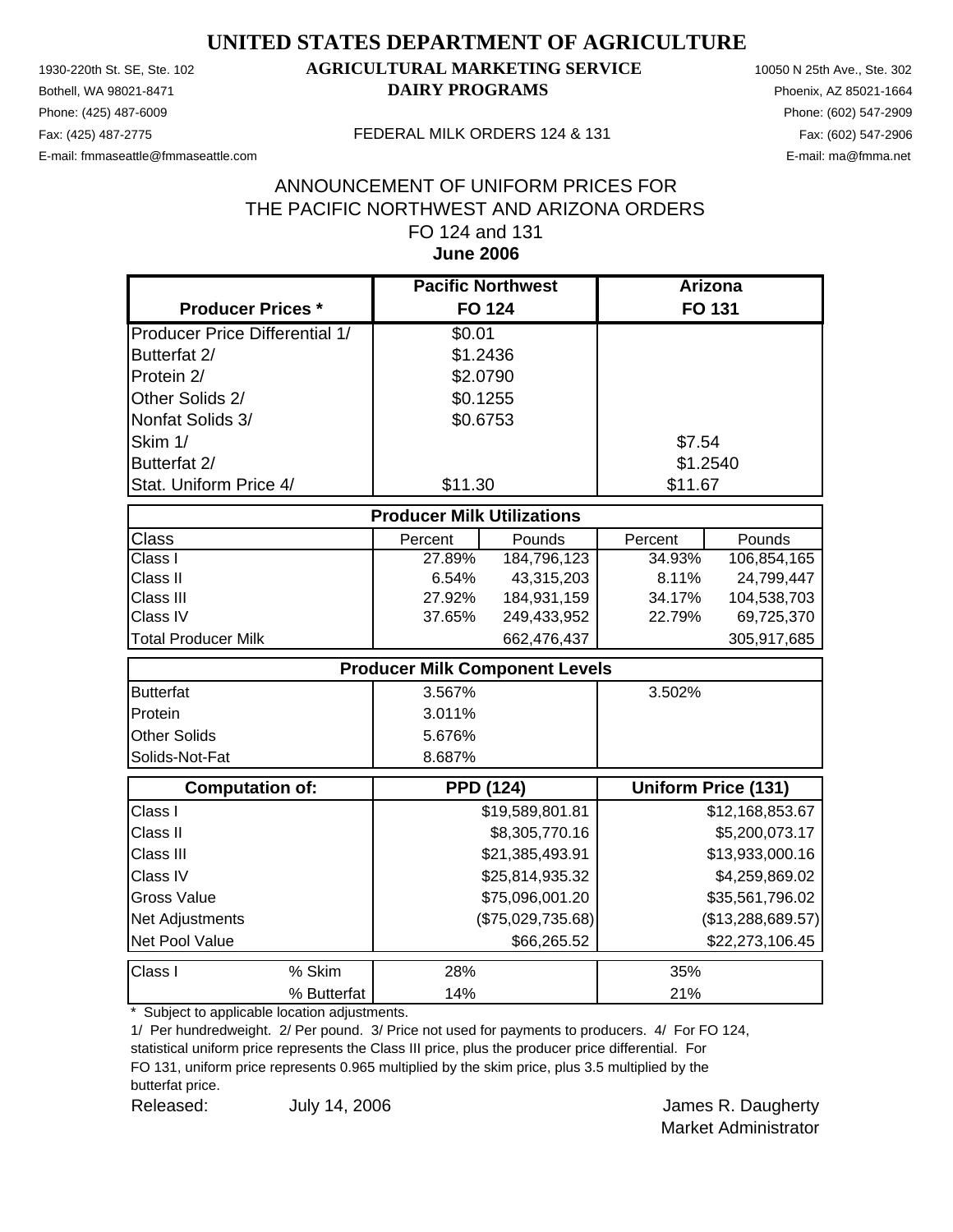# MILK MARKET SUMMARIES FOR JUNE 2006

## **Pacific Northwest Order (FO 124)**

|                               |                  |                 |                  | <b>June 2006</b>           |          |
|-------------------------------|------------------|-----------------|------------------|----------------------------|----------|
|                               | <b>June 2006</b> | <b>May 2006</b> | <b>June 2005</b> | <b>Percent Change From</b> |          |
|                               |                  |                 |                  | Month-Ago                  | Year-Ago |
| <b>Producer Deliveries</b>    | 662,476,437      | 717,385,029     | 608,985,825      | $-7.65%$                   | 8.78%    |
| <b>Daily Deliveries</b>       | 22,082,548       | 23,141,453      | 20,299,528       | $-4.58%$                   | 8.78%    |
| Number of Producers           | 833              | 836             | 851              |                            |          |
| Daily Deliveries Per Producer | 26,510           | 27,681          | 23,854           | $-4.23%$                   | 11.13%   |
| <b>Class I Producer Milk</b>  | 184,796,123      | 193,948,844     | 164,894,204      | $-4.72%$                   | 12.07%   |
| Class I Utilization (%)       | 27.89%           | 27.04%          | 27.08%           |                            |          |
| <b>Class I Daily Usage</b>    | 6,159,871        | 6,256,414       | 5,496,473        | $-1.54%$                   | 12.07%   |

## **Arizona Order (FO 131)**

|                               |                  |                 |                  | <b>June 2006</b>           |          |
|-------------------------------|------------------|-----------------|------------------|----------------------------|----------|
|                               | <b>June 2006</b> | <b>May 2006</b> | <b>June 2005</b> | <b>Percent Change From</b> |          |
|                               |                  |                 |                  | Month-Ago                  | Year-Ago |
| <b>Producer Deliveries</b>    | 305,917,685      | 325,444,557     | 249,570,451      | $-6.00\%$                  | 22.58%   |
| <b>Daily Deliveries</b>       | 10,197,256       | 10,498,212      | 8,319,015        | $-2.87%$                   | 22.58%   |
| Number of Producers           | 94               | 94              | 87               |                            |          |
| Daily Deliveries Per Producer | 108,481          | 111,683         | 95,621           | $-2.87%$                   | 13.45%   |
| <b>Class I Producer Milk</b>  | 106,854,165      | 111,550,332     | 76,045,796       | $-4.21%$                   | 40.51%   |
| Class I Utilization (%)       | 34.93%           | 34.27%          | 30.48%           |                            |          |
| <b>Class I Daily Usage</b>    | 3,561,806        | 3,598,398       | 2,534,860        | $-1.02%$                   | 40.51%   |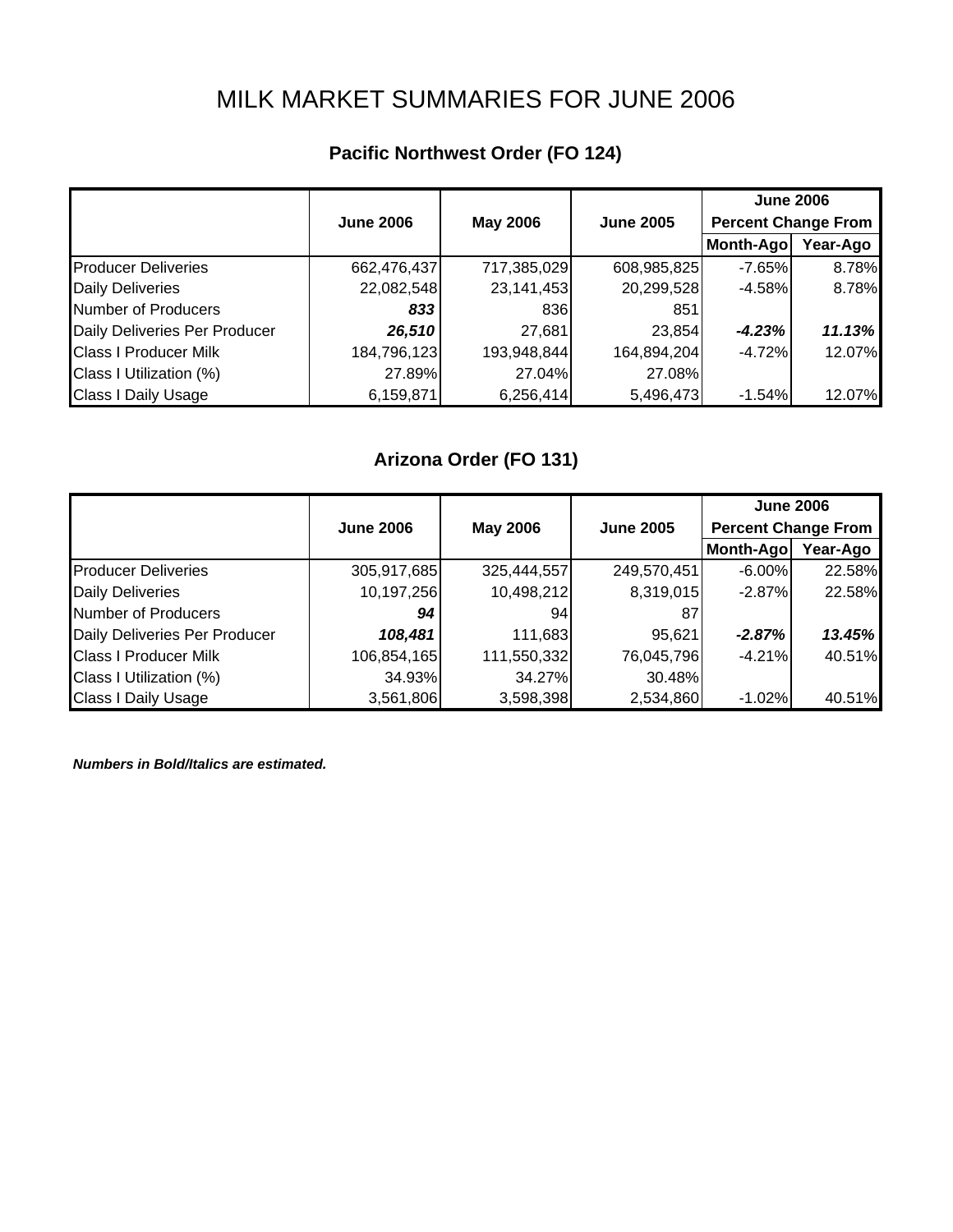Phone: (425) 487-6009 Phone: (602) 547-2909 E-mail: fmmaseattle@fmmaseattle.com E-mail: ma@fmma.net

#### 1930-220th St. SE, Ste. 102 **AGRICULTURAL MARKETING SERVICE** 10050 N 25th Ave., Ste. 302 Bothell, WA 98021-8471 **DAIRY PROGRAMS** Phoenix, AZ 85021-1664

#### Fax: (425) 487-2775 FEDERAL MILK ORDERS 124 & 131

#### **July 2006** ANNOUNCEMENT OF UNIFORM PRICES FOR THE PACIFIC NORTHWEST AND ARIZONA ORDERS FO 124 and 131

|                                       | <b>Pacific Northwest</b>          |                                       | <b>Arizona</b> |                            |
|---------------------------------------|-----------------------------------|---------------------------------------|----------------|----------------------------|
| <b>Producer Prices *</b>              |                                   | <b>FO 124</b>                         |                | <b>FO 131</b>              |
| <b>Producer Price Differential 1/</b> | \$0.37                            |                                       |                |                            |
| Butterfat 2/                          | \$1.2228                          |                                       |                |                            |
| Protein 2/                            | \$1.9807                          |                                       |                |                            |
| Other Solids 2/                       | \$0.1257                          |                                       |                |                            |
| Nonfat Solids 3/                      | \$0.6831                          |                                       |                |                            |
| Skim 1/                               |                                   |                                       | \$7.80         |                            |
| Butterfat 2/                          |                                   |                                       | \$1.2350       |                            |
| Stat. Uniform Price 4/                | \$11.29                           |                                       | \$11.85        |                            |
|                                       | <b>Producer Milk Utilizations</b> |                                       |                |                            |
| Class                                 | Percent                           | Pounds                                | Percent        | Pounds                     |
| Class I                               | 24.24%                            | 171,442,820                           | 37.91%         | 104,721,239                |
| Class II                              | 6.10%                             | 43,141,992                            | 9.03%          | 24,966,422                 |
| Class III                             | 31.37%                            | 221,845,328                           | 35.31%         | 97,584,890                 |
| Class IV                              | 38.29%                            | 270,797,642                           | 17.75%         | 49,062,773                 |
| <b>Total Producer Milk</b>            |                                   | 707,227,782                           |                | 276,335,324                |
|                                       |                                   | <b>Producer Milk Component Levels</b> |                |                            |
| <b>Butterfat</b>                      | 3.592%                            |                                       | 3.515%         |                            |
| Protein                               | 2.989%                            |                                       |                |                            |
| Other Solids                          | 5.694%                            |                                       |                |                            |
| Solids-Not-Fat                        | 8.683%                            |                                       |                |                            |
| <b>Computation of:</b>                |                                   | <b>PPD (124)</b>                      |                | <b>Uniform Price (131)</b> |
| Class I                               |                                   | \$19,382,596.22                       |                | \$12,539,366.39            |
| Class II                              |                                   | \$7,789,529.48                        |                | \$5,708,643.45             |
| Class III                             |                                   | \$24,860,314.63                       |                | \$11,179,244.59            |
| Class IV                              |                                   | \$28,022,660.66                       |                | \$3,247,558.09             |
| <b>Gross Value</b>                    |                                   | \$80,055,100.99                       |                | \$32,674,812.52            |
| Net Adjustments                       |                                   | (\$77,437,848.97)                     |                | (\$11,864,952.82)          |
| Net Pool Value                        |                                   | \$2,617,252.02                        |                | \$20,809,859.70            |
| Class I<br>% Skim                     | 25%                               |                                       | 38%            |                            |
| % Butterfat                           | 12%                               |                                       | 22%            |                            |

\* Subject to applicable location adjustments.

1/ Per hundredweight. 2/ Per pound. 3/ Price not used for payments to producers. 4/ For FO 124,

statistical uniform price represents the Class III price, plus the producer price differential. For FO 131, uniform price represents 0.965 multiplied by the skim price, plus 3.5 multiplied by the butterfat price.

Released: August 11, 2006 Channel Mannes R. Daugherty August 11, 2006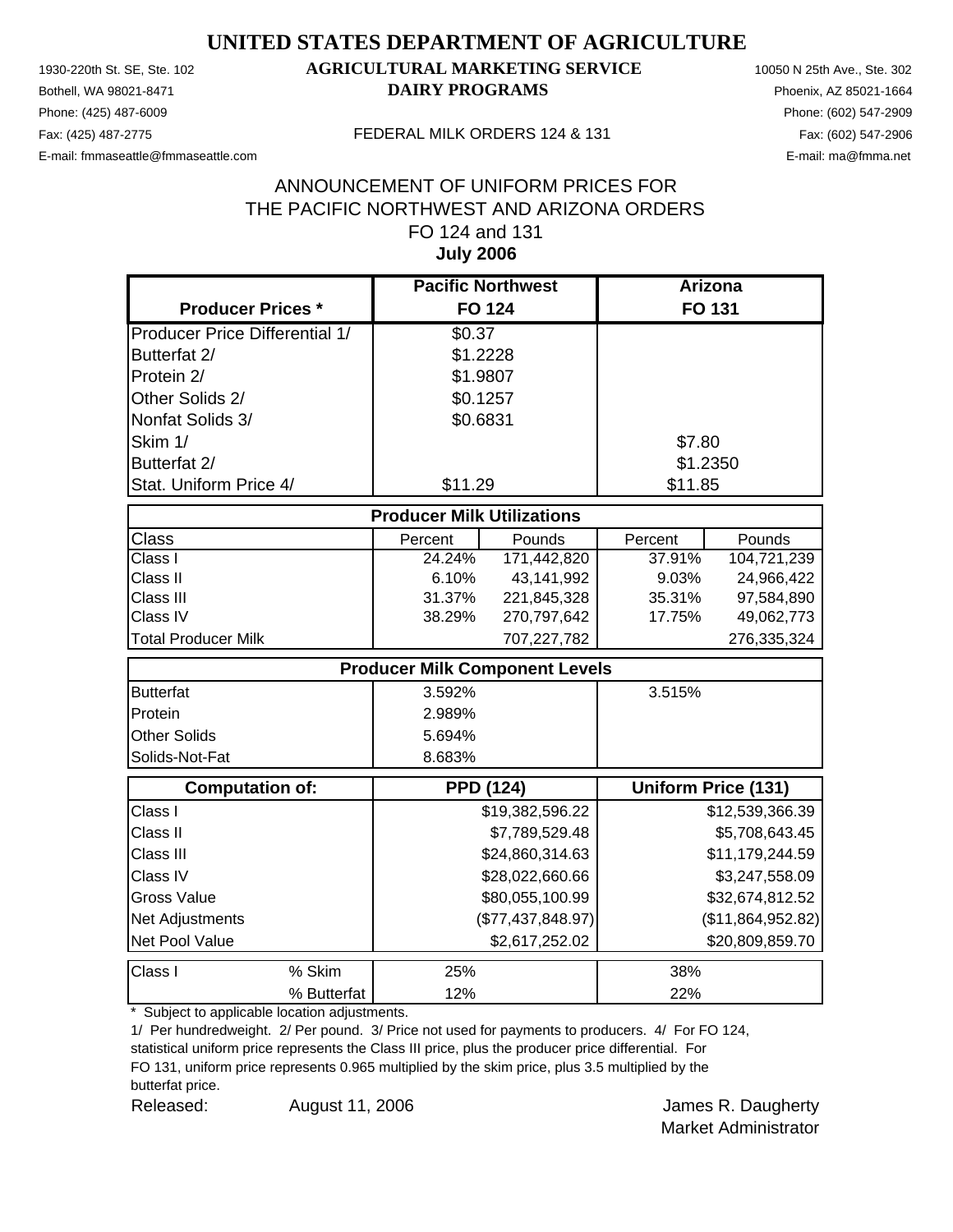# MILK MARKET SUMMARIES FOR JULY 2006

## **Pacific Northwest Order (FO 124)**

|                               |                  |                  |                  | <b>July 2006</b>           |          |
|-------------------------------|------------------|------------------|------------------|----------------------------|----------|
|                               | <b>July 2006</b> | <b>June 2006</b> | <b>July 2005</b> | <b>Percent Change From</b> |          |
|                               |                  |                  |                  | Month-Ago                  | Year-Ago |
| <b>Producer Deliveries</b>    | 707,227,782      | 662,476,437      | 672,974,312      | 6.76%                      | 5.09%    |
| <b>Daily Deliveries</b>       | 22,813,799       | 22,082,548       | 21,708,849       | 3.31%                      | 5.09%    |
| Number of Producers           | 824              | 821              | 881              |                            |          |
| Daily Deliveries Per Producer | 27,687           | 26,897           | 24,641           | 2.94%                      | 12.36%   |
| <b>Class I Producer Milk</b>  | 171,442,820      | 184,796,123      | 166,318,462      | $-7.23%$                   | 3.08%    |
| Class I Utilization (%)       | 24.24%           | 27.89%           | 24.71%           |                            |          |
| <b>Class I Daily Usage</b>    | 5,530,414        | 6,159,871        | 5,365,112        | $-10.22%$                  | 3.08%    |

## **Arizona Order (FO 131)**

|                               |                  |                  |                  | <b>July 2006</b>           |          |
|-------------------------------|------------------|------------------|------------------|----------------------------|----------|
|                               | <b>July 2006</b> | <b>June 2006</b> | <b>July 2005</b> | <b>Percent Change From</b> |          |
|                               |                  |                  |                  | Month-Ago                  | Year-Ago |
| <b>Producer Deliveries</b>    | 276,335,324      | 305,917,685      | 241,673,512      | $-9.67%$                   | 14.34%   |
| <b>Daily Deliveries</b>       | 8,914,043        | 10,197,256       | 7,795,920        | $-12.58\%$                 | 14.34%   |
| <b>Number of Producers</b>    | 97               | 97               | 86               |                            |          |
| Daily Deliveries Per Producer | 91,897           | 105,126          | 90,650           | $-12.58%$                  | 1.38%    |
| <b>Class I Producer Milk</b>  | 104,721,239      | 106,854,165      | 77,684,634       | $-2.00%$                   | 34.80%   |
| Class I Utilization (%)       | 37.91%           | 34.93%           | 32.15%           |                            |          |
| <b>Class I Daily Usage</b>    | 3,378,104        | 3,561,806        | 2,505,956        | $-5.16%$                   | 34.80%   |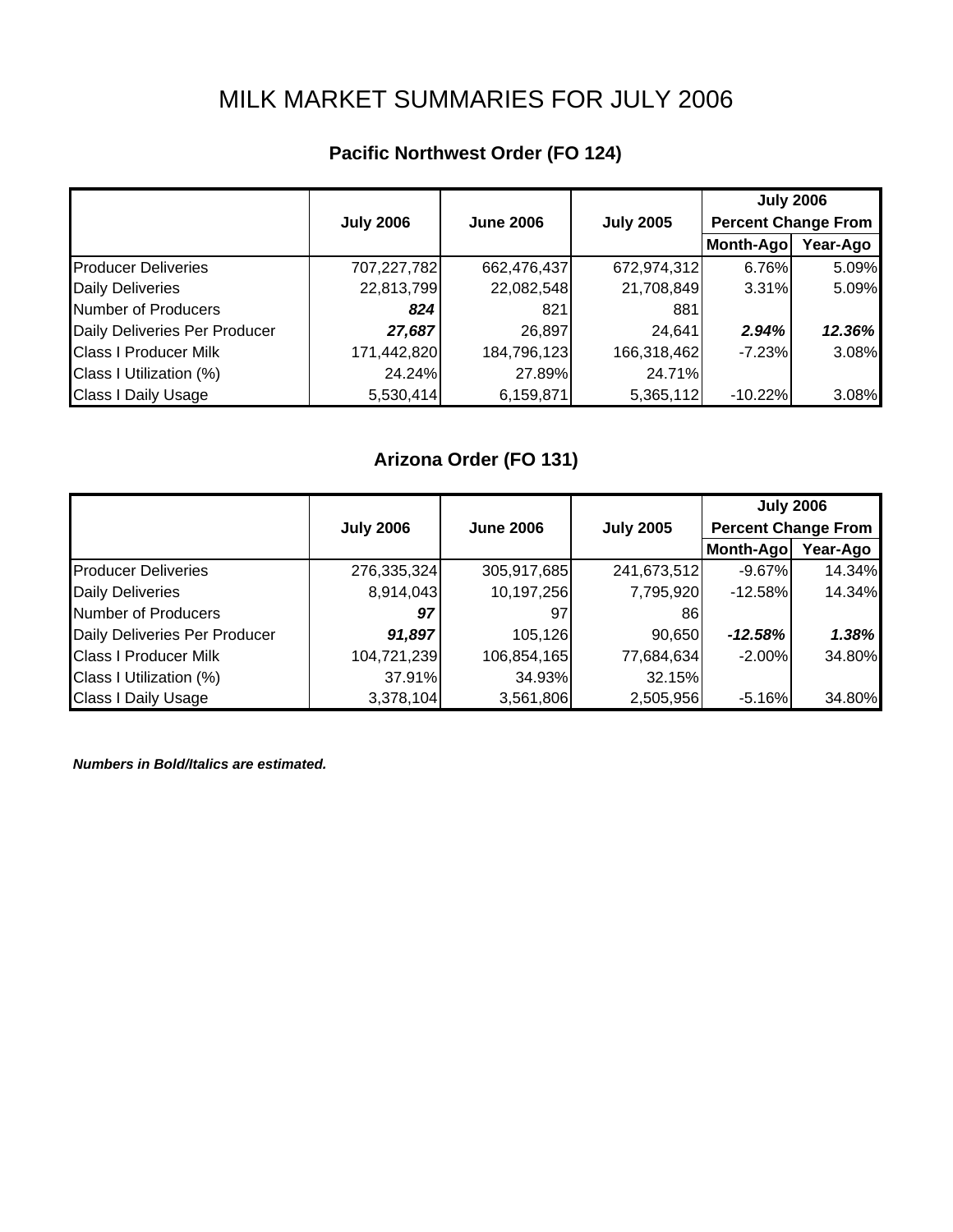# August 2006

| 1930-220th St SE, Ste 102<br>Bothell, WA 98021-8471                                                                                                                                                                       |                                          | <b>DAIRY PROGRAMS</b>             | <b>AGRICULTURAL MARKETING SERVICE</b> |                     |                                                   | 10050 N 25th Ave., Ste. 302<br>Phoenix, AZ 85021-1664 |
|---------------------------------------------------------------------------------------------------------------------------------------------------------------------------------------------------------------------------|------------------------------------------|-----------------------------------|---------------------------------------|---------------------|---------------------------------------------------|-------------------------------------------------------|
| Phone (425) 487-6009                                                                                                                                                                                                      |                                          |                                   |                                       |                     |                                                   | Phone: (602) 547-2909                                 |
| Fax (425) 487-2775<br>E-mail: fmmaseattle@fmmaseattle.com                                                                                                                                                                 |                                          |                                   | FEDERAL MILK ORDERS 124 & 131         |                     |                                                   | Fax (602) 547-2906<br>E-mail: ma@fmma.net             |
|                                                                                                                                                                                                                           |                                          |                                   |                                       |                     |                                                   |                                                       |
|                                                                                                                                                                                                                           | THE PACIFIC NORTHWEST AND ARIZONA ORDERS |                                   | ANNOUNCEMENT OF UNIFORM PRICES FOR    |                     |                                                   |                                                       |
|                                                                                                                                                                                                                           |                                          | FO 124 and 131                    |                                       |                     |                                                   |                                                       |
|                                                                                                                                                                                                                           |                                          | August 2006                       |                                       |                     |                                                   |                                                       |
|                                                                                                                                                                                                                           |                                          | <b>Pacific Northwest</b>          |                                       | Arizona             |                                                   |                                                       |
| <b>Producer Prices*</b>                                                                                                                                                                                                   |                                          | <b>FO 124</b>                     |                                       | <b>FO 131</b>       |                                                   |                                                       |
| Producer Price Differential 1/                                                                                                                                                                                            |                                          | \$0.42                            |                                       |                     |                                                   |                                                       |
| Butterfat 2/                                                                                                                                                                                                              |                                          | \$1.3008                          |                                       |                     |                                                   |                                                       |
| Protein 2/<br>Other Solids 2/                                                                                                                                                                                             |                                          | \$1.9050<br>\$0.1416              |                                       |                     |                                                   |                                                       |
| Nonfat Solids 3/                                                                                                                                                                                                          |                                          | \$0 7013                          |                                       |                     |                                                   |                                                       |
| Skim 1/                                                                                                                                                                                                                   |                                          |                                   |                                       | \$793               |                                                   |                                                       |
| Butterfat 2/                                                                                                                                                                                                              |                                          |                                   |                                       | \$1.2864            |                                                   |                                                       |
| Stat. Uniform Price 4/                                                                                                                                                                                                    |                                          | \$11.48                           |                                       | \$12.15             |                                                   |                                                       |
|                                                                                                                                                                                                                           |                                          | <b>Producer Milk Utilizations</b> |                                       |                     |                                                   |                                                       |
| Class<br>Class I                                                                                                                                                                                                          |                                          | Percent<br>26.12%                 | Pounds<br>189,438,076                 | Percent<br>45.95%   | Pounds<br>119,631,932                             |                                                       |
| Class II                                                                                                                                                                                                                  |                                          | 702%                              | 50,959,413                            | 9.42%               | 24,528,892                                        |                                                       |
| Class III                                                                                                                                                                                                                 |                                          | 32.88%                            | 238,556,831                           | 34 53%              | 89,908,104                                        |                                                       |
| Class IV<br><b>Total Producer Milk</b>                                                                                                                                                                                    |                                          | 33.98%                            | 246,556,774<br>725,511,094            | 10.10%              | 26,303,472<br>260,372,400                         |                                                       |
|                                                                                                                                                                                                                           |                                          |                                   | <b>Producer Milk Component Levels</b> |                     |                                                   |                                                       |
| <b>Butterfat</b>                                                                                                                                                                                                          |                                          | 3 604%                            |                                       | 3.514%              |                                                   |                                                       |
| Protein                                                                                                                                                                                                                   |                                          | 3 0 3 8 %                         |                                       |                     |                                                   |                                                       |
| Other Solids                                                                                                                                                                                                              |                                          | 5 679%                            |                                       |                     |                                                   |                                                       |
| Solids-Not-Fat                                                                                                                                                                                                            |                                          | 8.717%                            |                                       |                     |                                                   |                                                       |
| <b>Computation of:</b>                                                                                                                                                                                                    |                                          | <b>PPD (124)</b>                  |                                       | Uniform Price (131) |                                                   |                                                       |
| Class I                                                                                                                                                                                                                   |                                          |                                   | \$20,763,089.30                       |                     | \$13,846,953.45                                   |                                                       |
| Class II<br>Class III                                                                                                                                                                                                     |                                          |                                   | \$9,630,487.58<br>\$28,096,564.14     |                     | \$5,161,444 48<br>\$10,837,942.32                 |                                                       |
| Class IV                                                                                                                                                                                                                  |                                          |                                   | \$25,778,956.91                       |                     | \$1,711,241.11                                    |                                                       |
| <b>Gross Value</b>                                                                                                                                                                                                        |                                          |                                   | \$84,269,097.93                       |                     | \$31,557,581.36                                   |                                                       |
| <b>Net Adjustments</b>                                                                                                                                                                                                    |                                          |                                   | (\$81,221,162.79)                     |                     | (\$11, 613, 514, 87)                              |                                                       |
| Net Pool Value                                                                                                                                                                                                            |                                          |                                   | \$3,047,935.14                        |                     | \$19 944 066 49                                   |                                                       |
| Class I                                                                                                                                                                                                                   | % Skim<br>% Butterfat                    | 27%<br>13%                        |                                       | 47%<br>26%          |                                                   |                                                       |
| statistical uniform price represents the Class III price, plus the producer price differential. For<br>FO 131, uniform price represents 0.965 multiplied by the skim price, plus 3.5 multiplied by the<br>butterfat price |                                          |                                   |                                       |                     |                                                   |                                                       |
| Released:                                                                                                                                                                                                                 | September 14, 2006                       |                                   |                                       |                     | James R. Daugherty<br><b>Market Administrator</b> |                                                       |
|                                                                                                                                                                                                                           |                                          |                                   |                                       |                     |                                                   |                                                       |
|                                                                                                                                                                                                                           |                                          |                                   |                                       |                     |                                                   |                                                       |
|                                                                                                                                                                                                                           |                                          |                                   |                                       |                     |                                                   |                                                       |
|                                                                                                                                                                                                                           |                                          |                                   |                                       |                     |                                                   |                                                       |
|                                                                                                                                                                                                                           |                                          |                                   |                                       |                     |                                                   |                                                       |
|                                                                                                                                                                                                                           |                                          |                                   |                                       |                     |                                                   |                                                       |
|                                                                                                                                                                                                                           |                                          |                                   |                                       |                     |                                                   |                                                       |
|                                                                                                                                                                                                                           |                                          |                                   |                                       |                     |                                                   |                                                       |
|                                                                                                                                                                                                                           |                                          |                                   |                                       |                     |                                                   |                                                       |
|                                                                                                                                                                                                                           |                                          |                                   |                                       |                     |                                                   |                                                       |
|                                                                                                                                                                                                                           |                                          |                                   |                                       |                     |                                                   |                                                       |
|                                                                                                                                                                                                                           |                                          |                                   |                                       |                     |                                                   |                                                       |
|                                                                                                                                                                                                                           |                                          |                                   |                                       |                     |                                                   |                                                       |
|                                                                                                                                                                                                                           |                                          |                                   |                                       |                     |                                                   |                                                       |
|                                                                                                                                                                                                                           |                                          |                                   |                                       |                     |                                                   |                                                       |
|                                                                                                                                                                                                                           |                                          |                                   |                                       |                     |                                                   |                                                       |
|                                                                                                                                                                                                                           |                                          |                                   |                                       |                     |                                                   |                                                       |
|                                                                                                                                                                                                                           |                                          |                                   |                                       |                     |                                                   |                                                       |
|                                                                                                                                                                                                                           |                                          |                                   |                                       |                     |                                                   |                                                       |
|                                                                                                                                                                                                                           |                                          |                                   |                                       |                     |                                                   |                                                       |
|                                                                                                                                                                                                                           |                                          |                                   |                                       |                     |                                                   |                                                       |
|                                                                                                                                                                                                                           |                                          |                                   |                                       |                     |                                                   |                                                       |
|                                                                                                                                                                                                                           |                                          |                                   |                                       |                     |                                                   |                                                       |
|                                                                                                                                                                                                                           |                                          |                                   |                                       |                     |                                                   |                                                       |
|                                                                                                                                                                                                                           |                                          |                                   |                                       |                     |                                                   |                                                       |
|                                                                                                                                                                                                                           |                                          |                                   |                                       |                     |                                                   |                                                       |
|                                                                                                                                                                                                                           |                                          |                                   |                                       |                     |                                                   |                                                       |
|                                                                                                                                                                                                                           |                                          |                                   |                                       |                     |                                                   |                                                       |
|                                                                                                                                                                                                                           |                                          |                                   |                                       |                     |                                                   |                                                       |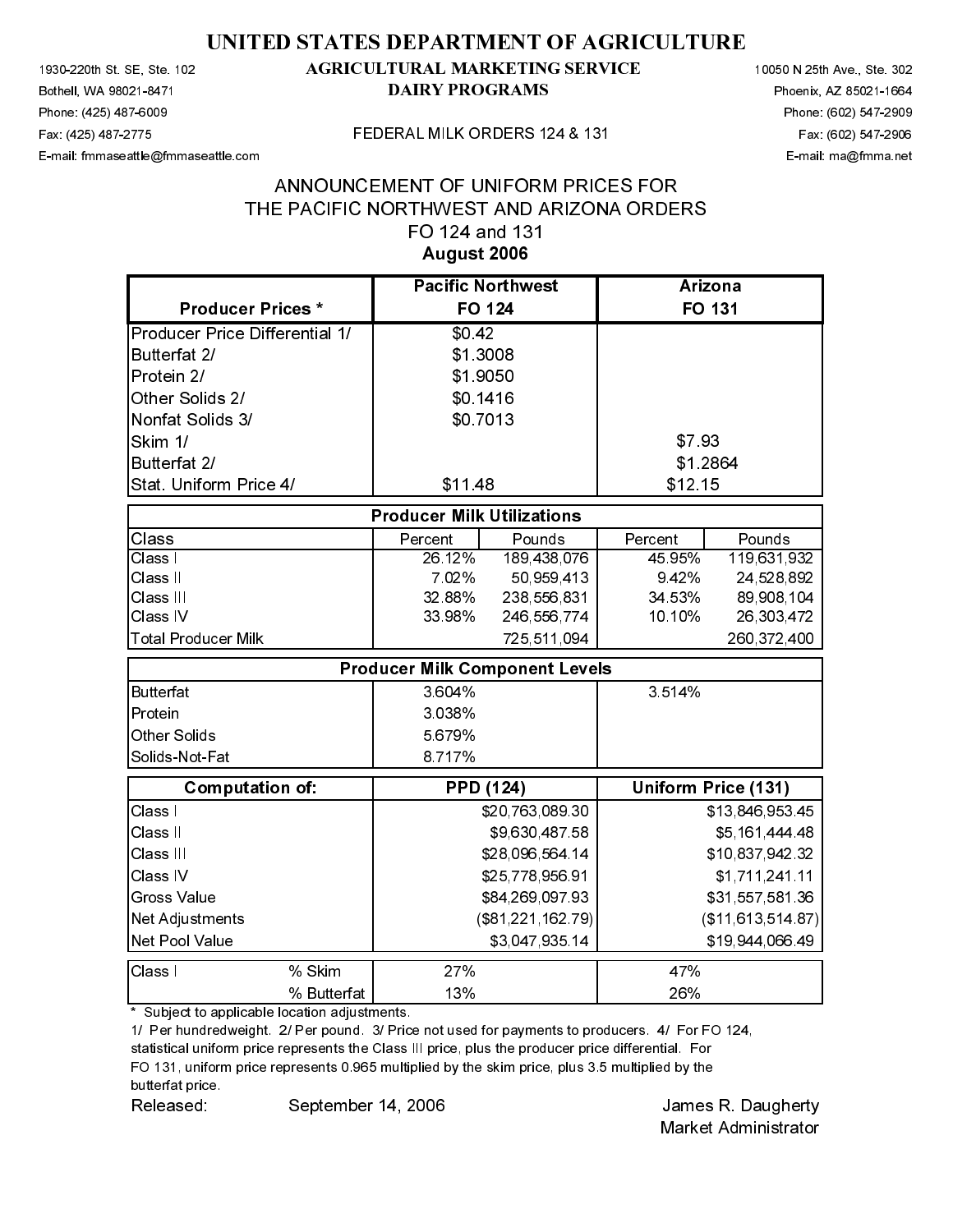|                                                        | August 2006               | <b>July 2006</b>          | August 2005               | August 2006<br><b>Percent Change From</b> |                  |
|--------------------------------------------------------|---------------------------|---------------------------|---------------------------|-------------------------------------------|------------------|
| Producer Deliveries                                    | 725,511,094<br>23,403,584 | 707,227,782<br>22,813,799 | 658,409,801<br>21,239,026 | Month-Ago Year-Ago<br>2.59%<br>2 59%      | 10.19%<br>10.19% |
| Daily Deliveries<br>Number of Producers                | 821                       | 821                       | 865                       |                                           |                  |
| Daily Deliveries Per Producer<br>Class   Producer Milk | 28,506<br>189,438,076     | 27,788<br>171,442,820     | 24,554<br>171,202,204     | 2.58%<br>10.50%                           | 16.10%<br>10.65% |
| Class I Utilization (%)<br>Class I Daily Usage         | 26.12%<br>6, 110, 906     | 24 24%<br>5,530,414       | 26.00%<br>5,522,652       | 10.50%                                    | 10.65%           |
|                                                        |                           | Arizona Order (FO 131)    |                           |                                           |                  |
|                                                        | August 2006               | <b>July 2006</b>          | August 2005               | August 2006<br><b>Percent Change From</b> |                  |
| Producer Deliveries                                    | 260,372,400               | 276, 335, 324             | 220,775,044               | Month-Ago Year-Ago<br>-5.78%              | 17 94%           |
| Daily Deliveries                                       | 8,399,110                 | 8,914,043                 | 7,121,776                 | $-578%$                                   | 17 94%           |
| Number of Producers<br>Daily Deliveries Per Producer   | 95<br>88,412              | 95<br>93,832              | 85<br>83,786              | $-5.78%$                                  | 5.52%            |
| Class I Producer Milk<br>Class I Utilization (%)       | 119,631,932<br>45 95%     | 104,721,239<br>37 91%     | 82,775,511<br>37 50%      | 14 24%                                    | 44 53%           |
| Class I Daily Usage                                    | 3,859,095                 | 3,378,104                 | 2,670,178                 | 14 24%                                    | 44 53%           |
|                                                        |                           |                           |                           |                                           |                  |
|                                                        |                           |                           |                           |                                           |                  |
|                                                        |                           |                           |                           |                                           |                  |
|                                                        |                           |                           |                           |                                           |                  |
|                                                        |                           |                           |                           |                                           |                  |
|                                                        |                           |                           |                           |                                           |                  |
|                                                        |                           |                           |                           |                                           |                  |
|                                                        |                           |                           |                           |                                           |                  |
|                                                        |                           |                           |                           |                                           |                  |
|                                                        |                           |                           |                           |                                           |                  |
|                                                        |                           |                           |                           |                                           |                  |
|                                                        |                           |                           |                           |                                           |                  |
|                                                        |                           |                           |                           |                                           |                  |
|                                                        |                           |                           |                           |                                           |                  |
|                                                        |                           |                           |                           |                                           |                  |
|                                                        |                           |                           |                           |                                           |                  |
|                                                        |                           |                           |                           |                                           |                  |
|                                                        |                           |                           |                           |                                           |                  |
|                                                        |                           |                           |                           |                                           |                  |
|                                                        |                           |                           |                           |                                           |                  |
|                                                        |                           |                           |                           |                                           |                  |
|                                                        |                           |                           |                           |                                           |                  |
|                                                        |                           |                           |                           |                                           |                  |
|                                                        |                           |                           |                           |                                           |                  |
|                                                        |                           |                           |                           |                                           |                  |
|                                                        |                           |                           |                           |                                           |                  |
|                                                        |                           |                           |                           |                                           |                  |
|                                                        |                           |                           |                           |                                           |                  |
|                                                        |                           |                           |                           |                                           |                  |
|                                                        |                           |                           |                           |                                           |                  |
|                                                        |                           |                           |                           |                                           |                  |
|                                                        |                           |                           |                           |                                           |                  |
|                                                        |                           |                           |                           |                                           |                  |
|                                                        |                           |                           |                           |                                           |                  |
|                                                        |                           |                           |                           |                                           |                  |
|                                                        |                           |                           |                           |                                           |                  |
|                                                        |                           |                           |                           |                                           |                  |
|                                                        |                           |                           |                           |                                           |                  |
|                                                        |                           |                           |                           |                                           |                  |
|                                                        |                           |                           |                           |                                           |                  |

| Daily Deliveries                                                        | $\mathcal{F}$ and $\mathcal{F}$<br>23,403,584 | 22,813,799                         | $\mathcal{L}$ , and $\mathcal{L}$<br>21,239,026 | 2.59%                                                       | 10.19%           |
|-------------------------------------------------------------------------|-----------------------------------------------|------------------------------------|-------------------------------------------------|-------------------------------------------------------------|------------------|
| Number of Producers<br>Daily Deliveries Per Producer                    | 821<br>28,506                                 | 821<br>27,788                      | 865<br>24,554                                   | 2.58%                                                       | 16.10%           |
| Class   Producer Milk<br>Class I Utilization (%)<br>Class I Daily Usage | 189,438,076<br>26.12%<br>6,110,906            | 171,442,820<br>24.24%<br>5,530,414 | 171,202,204<br>26.00%<br>5,522,652              | 10.50%<br>10.50%                                            | 10.65%<br>10.65% |
|                                                                         |                                               | Arizona Order (FO 131)             |                                                 |                                                             |                  |
|                                                                         |                                               |                                    |                                                 | August 2006                                                 |                  |
| <b>Producer Deliveries</b><br>Daily Deliveries                          | August 2006<br>260,372,400                    | <b>July 2006</b><br>276, 335, 324  | August 2005<br>220,775,044                      | <b>Percent Change From</b><br>Month-Ago Year-Ago<br>$-578%$ | 17.94%           |
| Number of Producers<br>Daily Deliveries Per Producer                    | 8,399,110<br>95<br>88,412                     | 8,914,043<br>95<br>93,832          | 7,121,776<br>85<br>83,786                       | $-5.78%$<br>$-5.78%$                                        | 17.94%<br>5.52%  |
| Class I Producer Milk<br>Class I Utilization (%)<br>Class I Daily Usage | 119,631,932<br>45.95%<br>3,859,095            | 104,721,239<br>37.91%<br>3,378,104 | 82,775,511<br>37 50%<br>2,670,178               | 14.24%<br>14.24%                                            | 44.53%<br>44.53% |
| Numbers in Bold/Italics are estimated.                                  |                                               |                                    |                                                 |                                                             |                  |
|                                                                         |                                               |                                    |                                                 |                                                             |                  |
|                                                                         |                                               |                                    |                                                 |                                                             |                  |
|                                                                         |                                               |                                    |                                                 |                                                             |                  |
|                                                                         |                                               |                                    |                                                 |                                                             |                  |
|                                                                         |                                               |                                    |                                                 |                                                             |                  |
|                                                                         |                                               |                                    |                                                 |                                                             |                  |
|                                                                         |                                               |                                    |                                                 |                                                             |                  |
|                                                                         |                                               |                                    |                                                 |                                                             |                  |
|                                                                         |                                               |                                    |                                                 |                                                             |                  |
|                                                                         |                                               |                                    |                                                 |                                                             |                  |
|                                                                         |                                               |                                    |                                                 |                                                             |                  |
|                                                                         |                                               |                                    |                                                 |                                                             |                  |
|                                                                         |                                               |                                    |                                                 |                                                             |                  |
|                                                                         |                                               |                                    |                                                 |                                                             |                  |
|                                                                         |                                               |                                    |                                                 |                                                             |                  |
|                                                                         |                                               |                                    |                                                 |                                                             |                  |
|                                                                         |                                               |                                    |                                                 |                                                             |                  |
|                                                                         |                                               |                                    |                                                 |                                                             |                  |
|                                                                         |                                               |                                    |                                                 |                                                             |                  |
|                                                                         |                                               |                                    |                                                 |                                                             |                  |
|                                                                         |                                               |                                    |                                                 |                                                             |                  |
|                                                                         |                                               |                                    |                                                 |                                                             |                  |
|                                                                         |                                               |                                    |                                                 |                                                             |                  |
|                                                                         |                                               |                                    |                                                 |                                                             |                  |
|                                                                         |                                               |                                    |                                                 |                                                             |                  |
|                                                                         |                                               |                                    |                                                 |                                                             |                  |
|                                                                         |                                               |                                    |                                                 |                                                             |                  |
|                                                                         |                                               |                                    |                                                 |                                                             |                  |
|                                                                         |                                               |                                    |                                                 |                                                             |                  |
|                                                                         |                                               |                                    |                                                 |                                                             |                  |
|                                                                         |                                               |                                    |                                                 |                                                             |                  |
|                                                                         |                                               |                                    |                                                 |                                                             |                  |
|                                                                         |                                               |                                    |                                                 |                                                             |                  |
|                                                                         |                                               |                                    |                                                 |                                                             |                  |
|                                                                         |                                               |                                    |                                                 |                                                             |                  |
|                                                                         |                                               |                                    |                                                 |                                                             |                  |
|                                                                         |                                               |                                    |                                                 |                                                             |                  |
|                                                                         |                                               |                                    |                                                 |                                                             |                  |
|                                                                         |                                               |                                    |                                                 |                                                             |                  |
|                                                                         |                                               |                                    |                                                 |                                                             |                  |
|                                                                         |                                               |                                    |                                                 |                                                             |                  |
|                                                                         |                                               |                                    |                                                 |                                                             |                  |
|                                                                         |                                               |                                    |                                                 |                                                             |                  |
|                                                                         |                                               |                                    |                                                 |                                                             |                  |
|                                                                         |                                               |                                    |                                                 |                                                             |                  |
|                                                                         |                                               |                                    |                                                 |                                                             |                  |
|                                                                         |                                               |                                    |                                                 |                                                             |                  |
|                                                                         |                                               |                                    |                                                 |                                                             |                  |
|                                                                         |                                               |                                    |                                                 |                                                             |                  |
|                                                                         |                                               |                                    |                                                 |                                                             |                  |
|                                                                         |                                               |                                    |                                                 |                                                             |                  |
|                                                                         |                                               |                                    |                                                 |                                                             |                  |
|                                                                         |                                               |                                    |                                                 |                                                             |                  |
|                                                                         |                                               |                                    |                                                 |                                                             |                  |
|                                                                         |                                               |                                    |                                                 |                                                             |                  |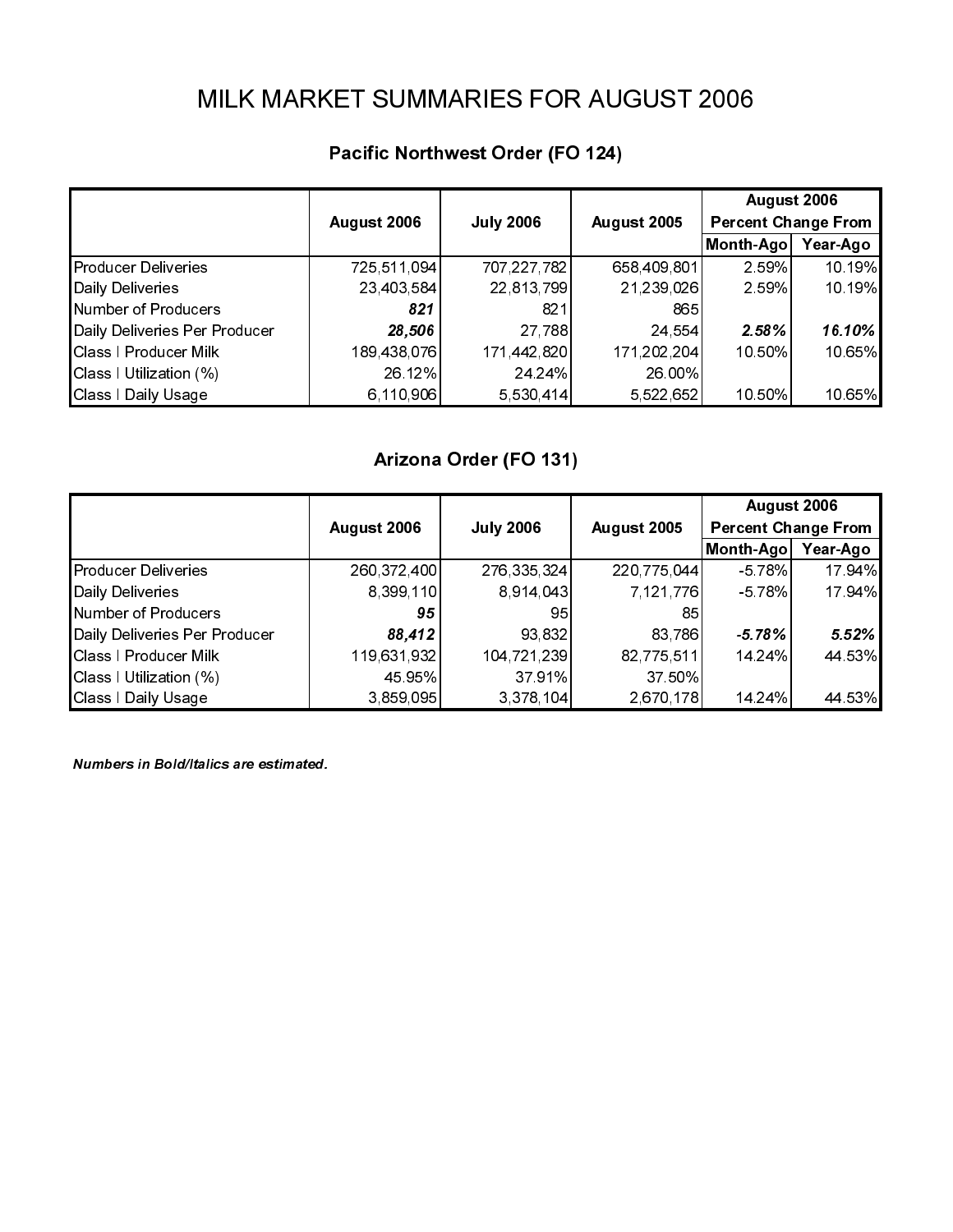# September 2006

| 1930-220th St. SE, Ste. 102<br>Bothell, WA 98021-8471     |                                   | <b>AGRICULTURAL MARKETING SERVICE</b><br><b>DAIRY PROGRAMS</b>                                  |                                                   | 10050 N 25th Ave., Ste. 302<br>Phoenix, AZ 85021-1664 |
|-----------------------------------------------------------|-----------------------------------|-------------------------------------------------------------------------------------------------|---------------------------------------------------|-------------------------------------------------------|
| Phone (425) 487-6009                                      |                                   |                                                                                                 |                                                   | Phone: (602) 547-2909                                 |
| Fax (425) 487-2775<br>E-mail: fmmaseattle@fmmaseattle.com |                                   | FEDERAL MILK ORDERS 124 & 131                                                                   |                                                   | Fax (602) 547-2906<br>E-mail: ma@fmma.net             |
|                                                           |                                   |                                                                                                 |                                                   |                                                       |
|                                                           |                                   | ANNOUNCEMENT OF UNIFORM PRICES FOR<br>THE PACIFIC NORTHWEST AND ARIZONA ORDERS                  |                                                   |                                                       |
|                                                           |                                   | FO 124 and 131                                                                                  |                                                   |                                                       |
|                                                           |                                   | September 2006                                                                                  |                                                   |                                                       |
|                                                           |                                   | <b>Pacific Northwest</b>                                                                        | Arizona                                           |                                                       |
|                                                           | <b>Producer Prices*</b>           | <b>FO 124</b>                                                                                   | <b>FO 131</b>                                     |                                                       |
|                                                           | Producer Price Differential 1/    | (\$0.40)                                                                                        |                                                   |                                                       |
| Butterfat 2/<br>Protein 2/                                |                                   | \$1 4191                                                                                        |                                                   |                                                       |
|                                                           | Other Solids 2/                   | \$2.1346<br>\$0 1649                                                                            |                                                   |                                                       |
|                                                           | Nonfat Solids 3/                  | \$0.7066                                                                                        |                                                   |                                                       |
| Skim 1/                                                   |                                   |                                                                                                 | \$8.19                                            |                                                       |
| Butterfat 2/                                              | Stat. Uniform Price 4/            | \$11.89                                                                                         | \$1.3884<br>\$1276                                |                                                       |
|                                                           |                                   |                                                                                                 |                                                   |                                                       |
|                                                           |                                   | <b>Producer Milk Utilizations</b>                                                               |                                                   |                                                       |
| Class<br>Class I                                          |                                   | Percent<br>Pounds<br>39.05%<br>190,533,143                                                      | Pounds<br>Percent<br>46.18%<br>115,373,758        |                                                       |
| Class II                                                  |                                   | 8.51%<br>41,521,413                                                                             | 8.17%<br>20,425,195                               |                                                       |
| Class III<br>Class IV                                     |                                   | 31, 183, 586<br>6.39%<br>46.05%<br>224,698,745                                                  | 41.06%<br>102,621,392<br>4 5 9 %<br>11,482,263    |                                                       |
|                                                           | <b>Total Producer Milk</b>        | 487,936,887                                                                                     | 249,902,608                                       |                                                       |
|                                                           |                                   | <b>Producer Milk Component Levels</b>                                                           |                                                   |                                                       |
| <b>Butterfat</b>                                          |                                   | 3 669%                                                                                          | 3.611%                                            |                                                       |
| Protein                                                   |                                   | 3 100%                                                                                          |                                                   |                                                       |
| Other Solids                                              |                                   | 5 680%                                                                                          |                                                   |                                                       |
|                                                           | Solids-Not-Fat                    | 8 7 8 0 %                                                                                       |                                                   |                                                       |
|                                                           | <b>Computation of:</b>            | <b>PPD (124)</b>                                                                                | Uniform Price (131)                               |                                                       |
| Class I<br>Class II                                       |                                   | \$20,347,474.64<br>\$8,298,221.21                                                               | \$13,102,092.56<br>\$4,383,305 44                 |                                                       |
| Class III                                                 |                                   | \$4,326,590.08                                                                                  | \$13,685,504.20                                   |                                                       |
| Class IV                                                  |                                   | \$26,875,621.45                                                                                 | \$916,215.37                                      |                                                       |
| <b>Gross Value</b>                                        |                                   | \$59,847,907.38                                                                                 | \$32,087,117.57                                   |                                                       |
|                                                           | Net Adjustments<br>Net Pool Value | (\$61,800,316.19)<br>(\$1,952,408,81)                                                           | (\$12,340,340.82)<br>\$19,746,776.75              |                                                       |
|                                                           | % Skim                            | 40%                                                                                             | 47%                                               |                                                       |
| Class I                                                   | % Butterfat                       | 19%                                                                                             | 26%                                               |                                                       |
| butterfat price<br>Released:                              | October 13, 2006                  | FO 131, uniform price represents 0.965 multiplied by the skim price, plus 3.5 multiplied by the | James R. Daugherty<br><b>Market Administrator</b> |                                                       |
|                                                           |                                   |                                                                                                 |                                                   |                                                       |
|                                                           |                                   |                                                                                                 |                                                   |                                                       |
|                                                           |                                   |                                                                                                 |                                                   |                                                       |
|                                                           |                                   |                                                                                                 |                                                   |                                                       |
|                                                           |                                   |                                                                                                 |                                                   |                                                       |
|                                                           |                                   |                                                                                                 |                                                   |                                                       |
|                                                           |                                   |                                                                                                 |                                                   |                                                       |
|                                                           |                                   |                                                                                                 |                                                   |                                                       |
|                                                           |                                   |                                                                                                 |                                                   |                                                       |
|                                                           |                                   |                                                                                                 |                                                   |                                                       |
|                                                           |                                   |                                                                                                 |                                                   |                                                       |
|                                                           |                                   |                                                                                                 |                                                   |                                                       |
|                                                           |                                   |                                                                                                 |                                                   |                                                       |
|                                                           |                                   |                                                                                                 |                                                   |                                                       |
|                                                           |                                   |                                                                                                 |                                                   |                                                       |
|                                                           |                                   |                                                                                                 |                                                   |                                                       |
|                                                           |                                   |                                                                                                 |                                                   |                                                       |
|                                                           |                                   |                                                                                                 |                                                   |                                                       |
|                                                           |                                   |                                                                                                 |                                                   |                                                       |
|                                                           |                                   |                                                                                                 |                                                   |                                                       |
|                                                           |                                   |                                                                                                 |                                                   |                                                       |
|                                                           |                                   |                                                                                                 |                                                   |                                                       |
|                                                           |                                   |                                                                                                 |                                                   |                                                       |
|                                                           |                                   |                                                                                                 |                                                   |                                                       |
|                                                           |                                   |                                                                                                 |                                                   |                                                       |
|                                                           |                                   |                                                                                                 |                                                   |                                                       |
|                                                           |                                   |                                                                                                 |                                                   |                                                       |
|                                                           |                                   |                                                                                                 |                                                   |                                                       |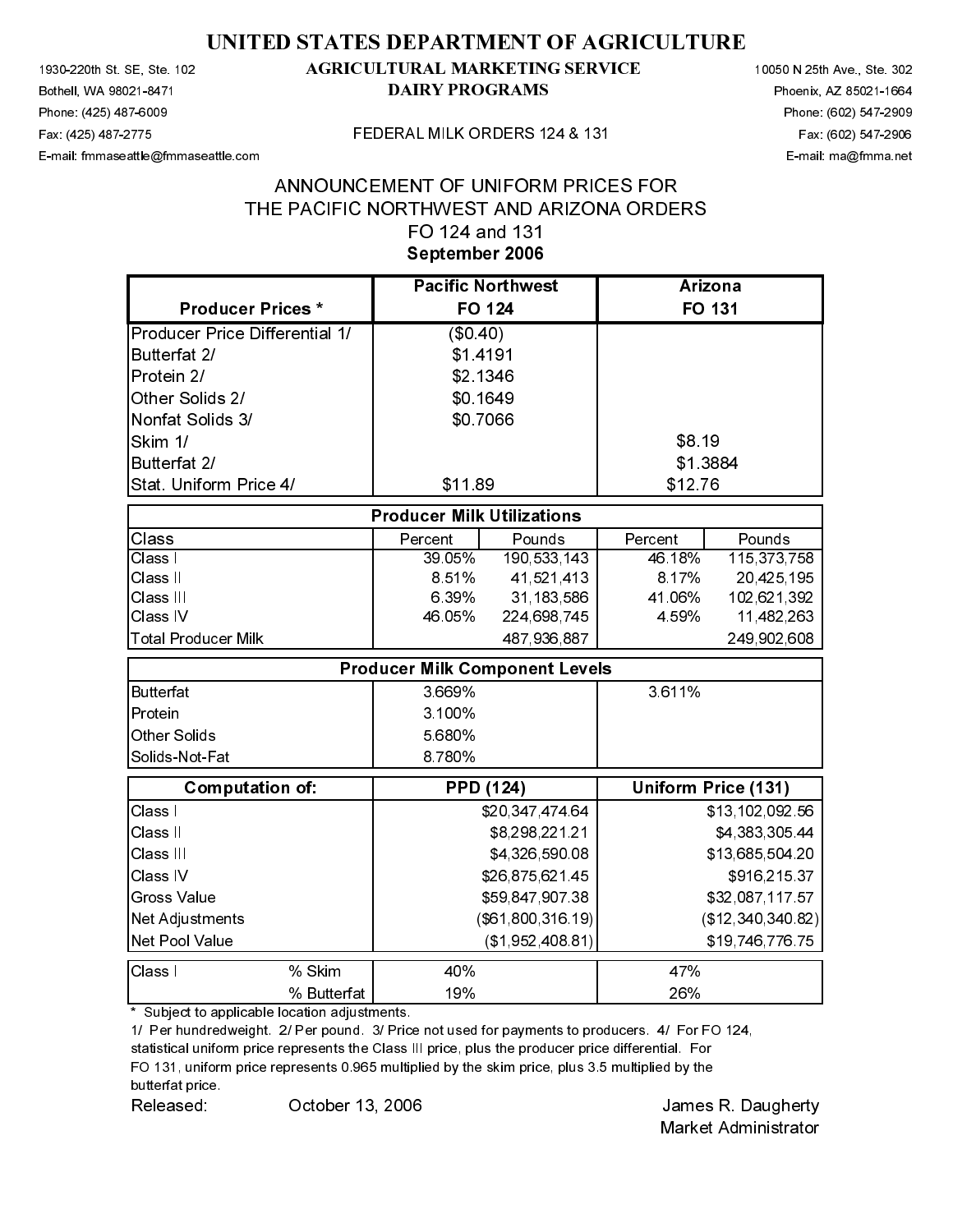|                                                        |                           |                           |                             |                              | September 2006                               |
|--------------------------------------------------------|---------------------------|---------------------------|-----------------------------|------------------------------|----------------------------------------------|
|                                                        | September 2006            | August 2006               | September 2005              | Month-Ago Year-Ago           | <b>Percent Change From</b>                   |
| <b>Producer Deliveries</b><br>Daily Deliveries         | 487,936,887<br>16,264,563 | 725,511,094<br>23,403,584 | 633,363,684<br>21, 112, 123 | -32 75%<br>-30 50%           | 22 96%<br>22 96%                             |
| Number of Producers<br>Daily Deliveries Per Producer   | 607<br>26,795             | 814<br>28,751             | 862<br>24,492               | $-6.80%$                     | 9.40%                                        |
| Class   Producer Milk<br>Class I Utilization (%)       | 190,533,143<br>39.05%     | 189,438,076<br>26 12%     | 186,073,679<br>29.38%       | 0.58%                        | 2.40%                                        |
| Class I Daily Usage                                    | 6,351,105                 | 6, 110, 906               | 6,202,456                   | 3 9 3%                       | 2 40%                                        |
|                                                        |                           | Arizona Order (FO 131)    |                             |                              |                                              |
|                                                        | September 2006            | August 2006               | September 2005              |                              | September 2006<br><b>Percent Change From</b> |
| Producer Deliveries                                    | 249,902,608               | 260, 372, 400             | 217,820,732                 | Month-Ago Year-Ago<br>-4 02% | 14 73%                                       |
| Daily Deliveries<br>Number of Producers                | 8,330,087<br>92           | 8,399,110<br>92           | 7,260,691<br>85             | $-0.82%$                     | 14 73%                                       |
| Daily Deliveries Per Producer<br>Class I Producer Milk | 90,544<br>115, 373, 758   | 91,295<br>119,631,932     | 85,420<br>86,320,883        | $-0.82%$<br>-3 56%           | $6.00\%$<br>33 66%                           |
| Class I Utilization (%)<br>Class I Daily Usage         | 46 18%<br>3,845,792       | 45 95%<br>3,859,095       | 39.64%<br>2,877,363         | $-0.34%$                     | 33.66%                                       |
|                                                        |                           |                           |                             |                              |                                              |
|                                                        |                           |                           |                             |                              |                                              |
|                                                        |                           |                           |                             |                              |                                              |
|                                                        |                           |                           |                             |                              |                                              |
|                                                        |                           |                           |                             |                              |                                              |
|                                                        |                           |                           |                             |                              |                                              |
|                                                        |                           |                           |                             |                              |                                              |
|                                                        |                           |                           |                             |                              |                                              |
|                                                        |                           |                           |                             |                              |                                              |
|                                                        |                           |                           |                             |                              |                                              |
|                                                        |                           |                           |                             |                              |                                              |
|                                                        |                           |                           |                             |                              |                                              |
|                                                        |                           |                           |                             |                              |                                              |
|                                                        |                           |                           |                             |                              |                                              |
|                                                        |                           |                           |                             |                              |                                              |
|                                                        |                           |                           |                             |                              |                                              |
|                                                        |                           |                           |                             |                              |                                              |
|                                                        |                           |                           |                             |                              |                                              |
|                                                        |                           |                           |                             |                              |                                              |
|                                                        |                           |                           |                             |                              |                                              |
|                                                        |                           |                           |                             |                              |                                              |
|                                                        |                           |                           |                             |                              |                                              |
|                                                        |                           |                           |                             |                              |                                              |
|                                                        |                           |                           |                             |                              |                                              |
|                                                        |                           |                           |                             |                              |                                              |
|                                                        |                           |                           |                             |                              |                                              |
|                                                        |                           |                           |                             |                              |                                              |
|                                                        |                           |                           |                             |                              |                                              |
|                                                        |                           |                           |                             |                              |                                              |
|                                                        |                           |                           |                             |                              |                                              |
|                                                        |                           |                           |                             |                              |                                              |
|                                                        |                           |                           |                             |                              |                                              |
|                                                        |                           |                           |                             |                              |                                              |
|                                                        |                           |                           |                             |                              |                                              |
|                                                        |                           |                           |                             |                              |                                              |
|                                                        |                           |                           |                             |                              |                                              |
|                                                        |                           |                           |                             |                              |                                              |
|                                                        |                           |                           |                             |                              |                                              |
|                                                        |                           |                           |                             |                              |                                              |
|                                                        |                           |                           |                             |                              |                                              |
|                                                        |                           |                           |                             |                              |                                              |
|                                                        |                           |                           |                             |                              |                                              |

| Daily Deliveries                                                                  | 16,264,563                         | 23,403,584                         | 21, 112, 123                       | $-30.50%$                                        | -22 96%          |
|-----------------------------------------------------------------------------------|------------------------------------|------------------------------------|------------------------------------|--------------------------------------------------|------------------|
| Number of Producers<br>Daily Deliveries Per Producer                              | 607<br>26,795                      | 814<br>28,751                      | 862<br>24,492                      | $-6.80\%$                                        | 9.40%            |
| Class I Producer Milk<br>Class   Utilization (%)<br>Class   Daily Usage           | 190,533,143<br>39.05%<br>6,351,105 | 189,438,076<br>26.12%<br>6,110,906 | 186,073,679<br>29 38%<br>6,202,456 | 0 58%<br>3.93%                                   | 2.40%<br>2.40%   |
|                                                                                   |                                    |                                    |                                    |                                                  |                  |
|                                                                                   |                                    | Arizona Order (FO 131)             |                                    | September 2006                                   |                  |
|                                                                                   | September 2006                     | August 2006                        | September 2005                     | <b>Percent Change From</b><br>Month-Ago Year-Ago |                  |
| Producer Deliveries<br>Daily Deliveries<br>Number of Producers                    | 249,902,608<br>8,330,087<br>$92\,$ | 260,372,400<br>8,399,110<br>92     | 217,820,732<br>7,260,691<br>85     | -4 02%<br>$-0.82%$                               | 14.73%<br>14.73% |
| Daily Deliveries Per Producer<br>Class I Producer Milk<br>Class I Utilization (%) | 90,544<br>115, 373, 758<br>46 18%  | 91,295<br>119,631,932<br>45 95%    | 85,420<br>86,320,883<br>39.64%     | $-0.82%$<br>$-3.56%$                             | 6.00%<br>33.66%  |
| Class   Daily Usage                                                               | 3,845,792                          | 3,859,095                          | 2,877,363                          | $-0.34%$                                         | 33.66%           |
| Numbers in Bold/Italics are estimated.                                            |                                    |                                    |                                    |                                                  |                  |
|                                                                                   |                                    |                                    |                                    |                                                  |                  |
|                                                                                   |                                    |                                    |                                    |                                                  |                  |
|                                                                                   |                                    |                                    |                                    |                                                  |                  |
|                                                                                   |                                    |                                    |                                    |                                                  |                  |
|                                                                                   |                                    |                                    |                                    |                                                  |                  |
|                                                                                   |                                    |                                    |                                    |                                                  |                  |
|                                                                                   |                                    |                                    |                                    |                                                  |                  |
|                                                                                   |                                    |                                    |                                    |                                                  |                  |
|                                                                                   |                                    |                                    |                                    |                                                  |                  |
|                                                                                   |                                    |                                    |                                    |                                                  |                  |
|                                                                                   |                                    |                                    |                                    |                                                  |                  |
|                                                                                   |                                    |                                    |                                    |                                                  |                  |
|                                                                                   |                                    |                                    |                                    |                                                  |                  |
|                                                                                   |                                    |                                    |                                    |                                                  |                  |
|                                                                                   |                                    |                                    |                                    |                                                  |                  |
|                                                                                   |                                    |                                    |                                    |                                                  |                  |
|                                                                                   |                                    |                                    |                                    |                                                  |                  |
|                                                                                   |                                    |                                    |                                    |                                                  |                  |
|                                                                                   |                                    |                                    |                                    |                                                  |                  |
|                                                                                   |                                    |                                    |                                    |                                                  |                  |
|                                                                                   |                                    |                                    |                                    |                                                  |                  |
|                                                                                   |                                    |                                    |                                    |                                                  |                  |
|                                                                                   |                                    |                                    |                                    |                                                  |                  |
|                                                                                   |                                    |                                    |                                    |                                                  |                  |
|                                                                                   |                                    |                                    |                                    |                                                  |                  |
|                                                                                   |                                    |                                    |                                    |                                                  |                  |
|                                                                                   |                                    |                                    |                                    |                                                  |                  |
|                                                                                   |                                    |                                    |                                    |                                                  |                  |
|                                                                                   |                                    |                                    |                                    |                                                  |                  |
|                                                                                   |                                    |                                    |                                    |                                                  |                  |
|                                                                                   |                                    |                                    |                                    |                                                  |                  |
|                                                                                   |                                    |                                    |                                    |                                                  |                  |
|                                                                                   |                                    |                                    |                                    |                                                  |                  |
|                                                                                   |                                    |                                    |                                    |                                                  |                  |
|                                                                                   |                                    |                                    |                                    |                                                  |                  |
|                                                                                   |                                    |                                    |                                    |                                                  |                  |
|                                                                                   |                                    |                                    |                                    |                                                  |                  |
|                                                                                   |                                    |                                    |                                    |                                                  |                  |
|                                                                                   |                                    |                                    |                                    |                                                  |                  |
|                                                                                   |                                    |                                    |                                    |                                                  |                  |
|                                                                                   |                                    |                                    |                                    |                                                  |                  |
|                                                                                   |                                    |                                    |                                    |                                                  |                  |
|                                                                                   |                                    |                                    |                                    |                                                  |                  |
|                                                                                   |                                    |                                    |                                    |                                                  |                  |
|                                                                                   |                                    |                                    |                                    |                                                  |                  |
|                                                                                   |                                    |                                    |                                    |                                                  |                  |
|                                                                                   |                                    |                                    |                                    |                                                  |                  |
|                                                                                   |                                    |                                    |                                    |                                                  |                  |
|                                                                                   |                                    |                                    |                                    |                                                  |                  |
|                                                                                   |                                    |                                    |                                    |                                                  |                  |
|                                                                                   |                                    |                                    |                                    |                                                  |                  |
|                                                                                   |                                    |                                    |                                    |                                                  |                  |
|                                                                                   |                                    |                                    |                                    |                                                  |                  |
|                                                                                   |                                    |                                    |                                    |                                                  |                  |
|                                                                                   |                                    |                                    |                                    |                                                  |                  |
|                                                                                   |                                    |                                    |                                    |                                                  |                  |
|                                                                                   |                                    |                                    |                                    |                                                  |                  |
|                                                                                   |                                    |                                    |                                    |                                                  |                  |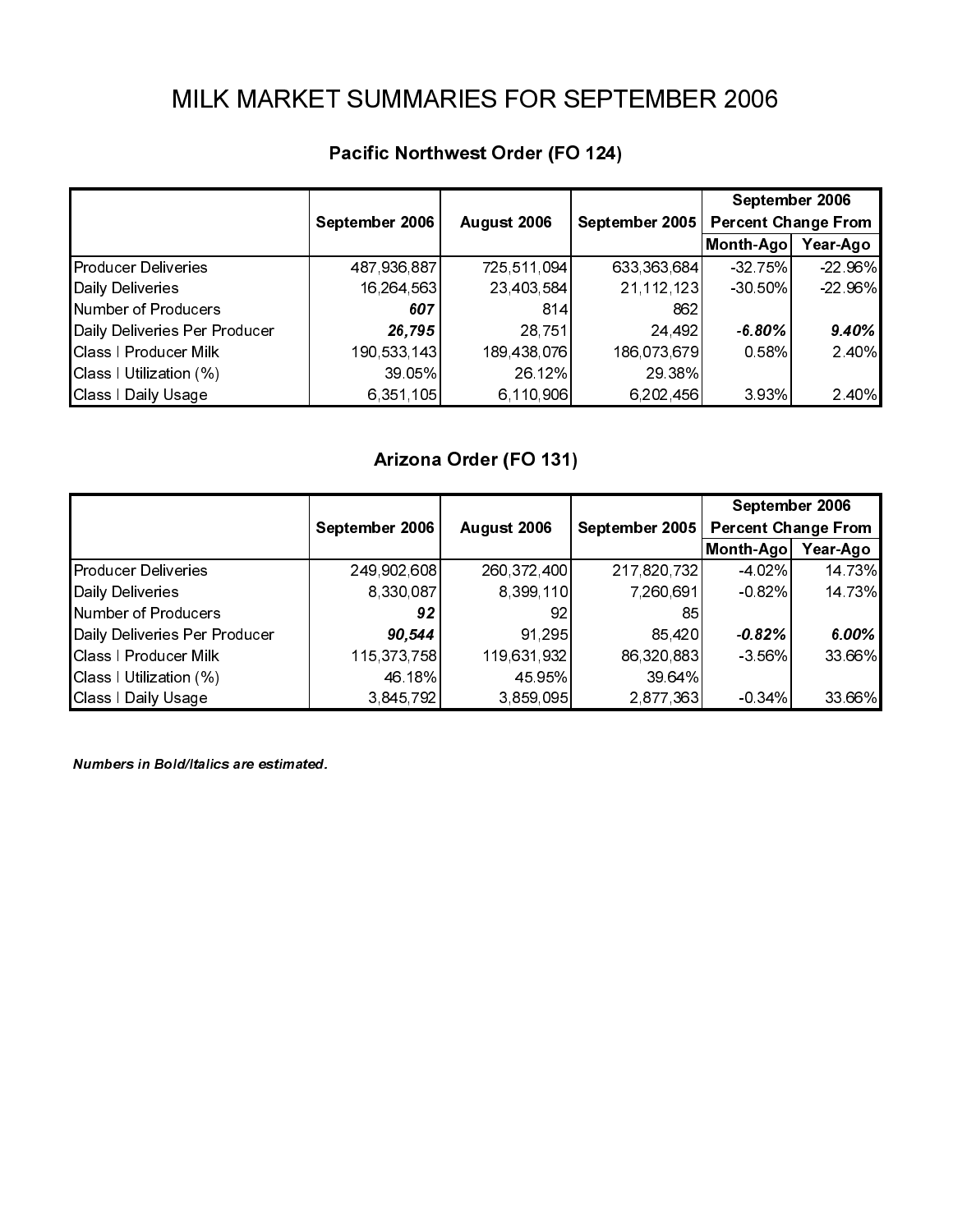Phone: (425) 487-6009 Phone: (602) 547-2909

#### 1930-220th St. SE, Ste. 102 **AGRICULTURAL MARKETING SERVICE** 10050 N 25th Ave., Ste. 302 Bothell, WA 98021-8471 **DAIRY PROGRAMS** Phoenix, AZ 85021-1664

E-mail: fmmaseattle@fmmaseattle.com E-mail: ma@fmma.net

#### Fax: (425) 487-2775 FEDERAL MILK ORDERS 124 & 131

#### ANNOUNCEMENT OF UNIFORM PRICES FOR THE PACIFIC NORTHWEST AND ARIZONA ORDERS FO 124 and 131 **October 2006**

|                                       | <b>Pacific Northwest</b>          |                                       | <b>Arizona</b> |                            |
|---------------------------------------|-----------------------------------|---------------------------------------|----------------|----------------------------|
| <b>Producer Prices *</b>              |                                   | <b>FO 124</b>                         |                | FO 131                     |
| <b>Producer Price Differential 1/</b> | \$0.20                            |                                       |                |                            |
| Butterfat 2/                          | \$1.4149                          |                                       |                |                            |
| Protein 2/                            | \$2.0775                          |                                       |                |                            |
| Other Solids 2/                       | \$0.2026                          |                                       |                |                            |
| Nonfat Solids 3/                      | \$0.7551                          |                                       |                |                            |
| Skim 1/                               |                                   |                                       | \$8.56         |                            |
| Butterfat 2/                          |                                   |                                       | \$1.4237       |                            |
| Stat. Uniform Price 4/                | \$12.52                           |                                       | \$13.24        |                            |
|                                       | <b>Producer Milk Utilizations</b> |                                       |                |                            |
| <b>Class</b>                          | Percent                           | Pounds                                | Percent        | Pounds                     |
| Class I                               | 31.86%                            | 197,627,521                           | 42.41%         | 116,130,590                |
| Class II                              | 7.28%                             | 45,176,760                            | 10.40%         | 28,464,840                 |
| Class III                             | 30.20%                            | 187,378,931                           | 36.47%         | 99,838,398                 |
| Class IV                              | 30.66%                            | 190,220,235                           | 10.72%         | 29,334,497                 |
| <b>Total Producer Milk</b>            |                                   | 620,403,447                           |                | 273,768,325                |
|                                       |                                   | <b>Producer Milk Component Levels</b> |                |                            |
| <b>Butterfat</b>                      | 3.760%                            |                                       | 3.659%         |                            |
| Protein                               | 3.169%                            |                                       |                |                            |
| <b>Other Solids</b>                   | 5.679%                            |                                       |                |                            |
| Solids-Not-Fat                        | 8.848%                            |                                       |                |                            |
| <b>Computation of:</b>                |                                   | <b>PPD (124)</b>                      |                | <b>Uniform Price (131)</b> |
| Class I                               |                                   | \$23,958,100.96                       |                | \$14,821,399.39            |
| Class II                              |                                   | \$9,260,793.25                        |                | \$5,881,489.49             |
| Class III                             |                                   | \$24,854,170.78                       |                | \$13,885,467.71            |
| Class IV                              |                                   | \$23,827,144.60                       |                | \$2,132,299.30             |
| <b>Gross Value</b>                    |                                   | \$81,900,209.59                       |                | \$36,720,655.89            |
| Net Adjustments                       |                                   | (\$80,658,965.74)                     |                | (\$14, 123, 582.00)        |
| Net Pool Value                        |                                   | \$1,241,243.85                        |                | \$22,597,073.89            |
| Class I<br>% Skim                     | 32%                               |                                       | 43%            |                            |
| % Butterfat                           | 16%                               |                                       | 24%            |                            |

\* Subject to applicable location adjustments.

1/ Per hundredweight. 2/ Per pound. 3/ Price not used for payments to producers. 4/ For FO 124,

statistical uniform price represents the Class III price, plus the producer price differential. For FO 131, uniform price represents 0.965 multiplied by the skim price, plus 3.5 multiplied by the

butterfat price.

Released: November 14, 2006 **In the U.S. States** States A. Daugherty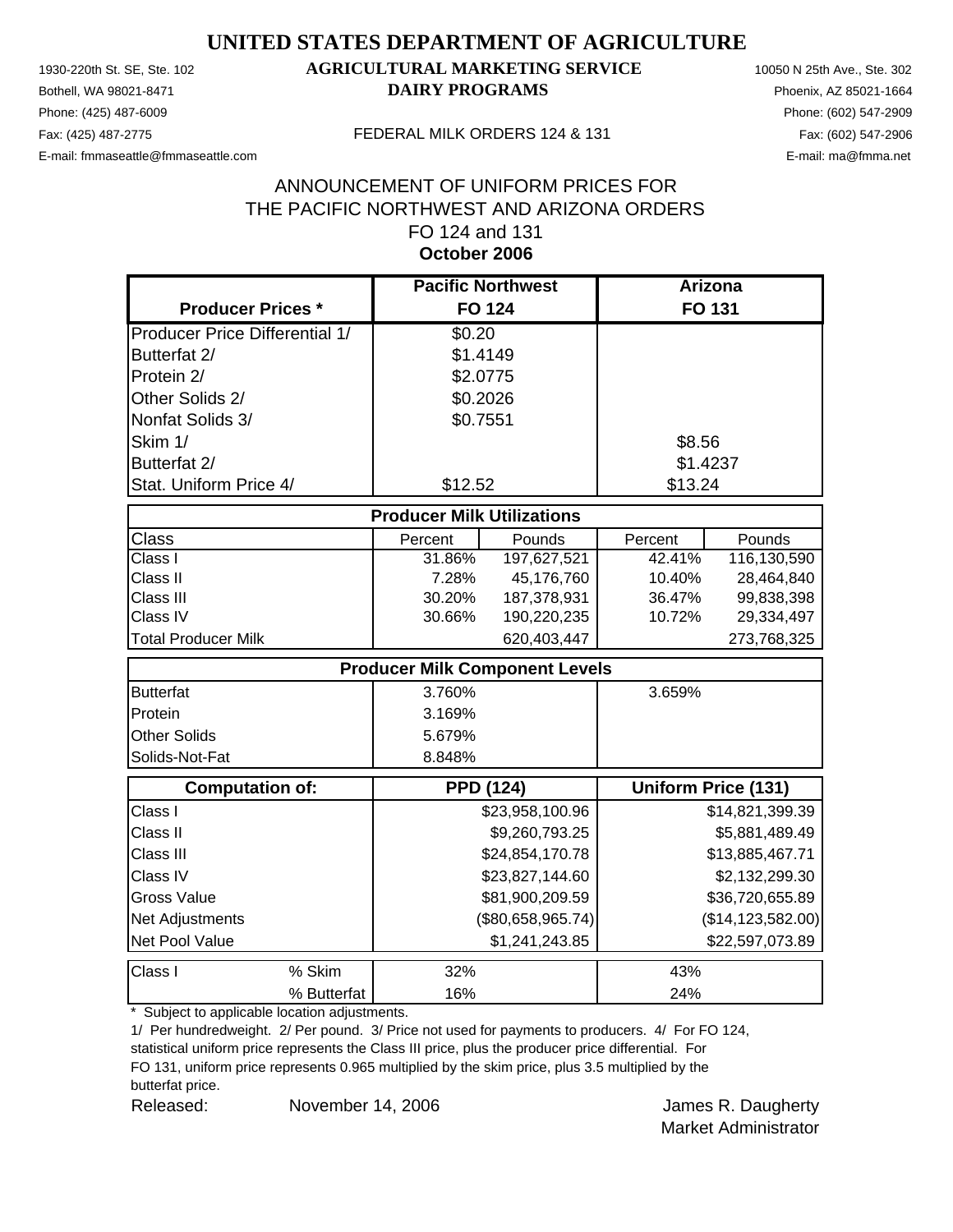# MILK MARKET SUMMARIES FOR OCTOBER 2006

|                               |              |                |              | October 2006               |          |
|-------------------------------|--------------|----------------|--------------|----------------------------|----------|
|                               | October 2006 | September 2006 | October 2005 | <b>Percent Change From</b> |          |
|                               |              | 1/             |              | Month-Ago                  | Year-Ago |
| <b>Producer Deliveries</b>    | 620,403,447  | 487,936,887    | 625,819,629  | 27.15%                     | $-0.87%$ |
| <b>Daily Deliveries</b>       | 20,013,014   | 16,264,563     | 20,187,730   | 23.05%                     | $-0.87%$ |
| Number of Producers           | 772          | 621            | 873          |                            |          |
| Daily Deliveries Per Producer | 25,924       | 26,191         | 23,125       | $-1.02%$                   | 12.10%   |
| <b>Class I Producer Milk</b>  | 197,627,521  | 190,533,143    | 177,360,097  | 3.72%                      | 11.43%   |
| Class I Utilization (%)       | 31.86%       | 39.05%         | 28.34%       |                            |          |
| <b>Class I Daily Usage</b>    | 6,375,081    | 6,351,105      | 5,721,293    | 0.38%                      | 11.43%   |

## **Pacific Northwest Order (FO 124)**

## **Arizona Order (FO 131)**

|                               |              |                |              | October 2006               |          |
|-------------------------------|--------------|----------------|--------------|----------------------------|----------|
|                               | October 2006 | September 2006 | October 2005 | <b>Percent Change From</b> |          |
|                               |              |                |              | Month-Ago                  | Year-Ago |
| <b>Producer Deliveries</b>    | 273,768,325  | 249,902,608    | 233,004,093  | 9.55%                      | 17.50%   |
| <b>Daily Deliveries</b>       | 8,831,236    | 8,330,087      | 7,516,261    | 6.02%                      | 17.50%   |
| Number of Producers           | 93           | 931            | 861          |                            |          |
| Daily Deliveries Per Producer | 94,960       | 89,571         | 87,398       | 6.02%                      | 8.65%    |
| <b>Class I Producer Milk</b>  | 116,130,590  | 115,373,758    | 82,594,058   | 0.66%                      | 40.60%   |
| Class I Utilization (%)       | 42.41%       | 46.18%         | 35.45%       |                            |          |
| <b>Class I Daily Usage</b>    | 3,746,148    | 3,845,792      | 2,664,324    | $-2.59%$                   | 40.60%   |

1/ Eligible milk not pooled due to price. Comparisons to previous month or year may be biased.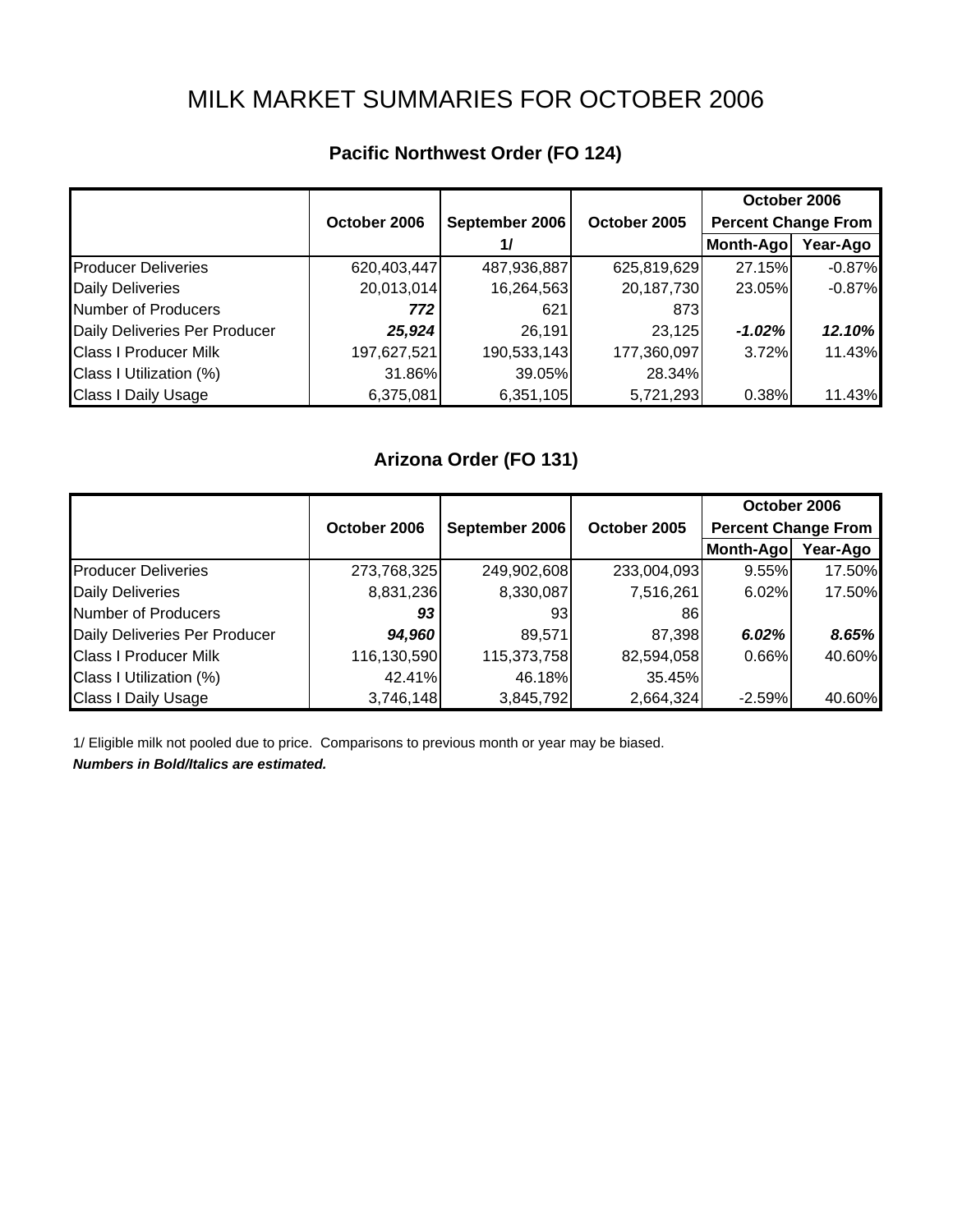Phone: (425) 487-6009 Phone: (602) 547-2909

#### 1930-220th St. SE, Ste. 102 **AGRICULTURAL MARKETING SERVICE** 10050 N 25th Ave., Ste. 302 Bothell, WA 98021-8471 **DAIRY PROGRAMS** Phoenix, AZ 85021-1664

E-mail: fmmaseattle@fmmaseattle.com E-mail: ma@fmma.net

#### Fax: (425) 487-2775 FEDERAL MILK ORDERS 124 & 131

#### **November 2006** ANNOUNCEMENT OF UNIFORM PRICES FOR THE PACIFIC NORTHWEST AND ARIZONA ORDERS FO 124 and 131

|                                       | <b>Pacific Northwest</b>              |                   | <b>Arizona</b> |                            |
|---------------------------------------|---------------------------------------|-------------------|----------------|----------------------------|
| <b>Producer Prices *</b>              |                                       | <b>FO 124</b>     |                | <b>FO 131</b>              |
| <b>Producer Price Differential 1/</b> | \$0.01                                |                   |                |                            |
| Butterfat 2/                          | \$1.3852                              |                   |                |                            |
| Protein 2/                            | \$2.2383                              |                   |                |                            |
| Other Solids 2/                       | \$0.2276                              |                   |                |                            |
| Nonfat Solids 3/                      | \$0.8353                              |                   |                |                            |
| Skim 1/                               |                                       |                   | \$8.91         |                            |
| Butterfat 2/                          |                                       |                   | \$1.3963       |                            |
| Stat. Uniform Price 4/                | \$12.85                               |                   | \$13.49        |                            |
|                                       | <b>Producer Milk Utilizations</b>     |                   |                |                            |
| Class                                 | Percent                               | Pounds            | Percent        | Pounds                     |
| Class I                               | 33.20%                                | 198, 127, 832     | 42.39%         | 117,375,634                |
| Class II                              | 8.01%                                 | 47,825,831        | 10.85%         | 30,041,705                 |
| Class III                             | 28.25%                                | 168,636,383       | 35.99%         | 99,647,572                 |
| Class IV                              | 30.54%                                | 182,321,948       | 10.77%         | 29,811,835                 |
| <b>Total Producer Milk</b>            |                                       | 596,911,994       |                | 276,876,746                |
|                                       | <b>Producer Milk Component Levels</b> |                   |                |                            |
| <b>Butterfat</b>                      | 3.820%                                |                   | 3.680%         |                            |
| Protein                               | 3.173%                                |                   |                |                            |
| <b>Other Solids</b>                   | 5.669%                                |                   |                |                            |
| Solids-Not-Fat                        | 8.841%                                |                   |                |                            |
| <b>Computation of:</b>                | <b>PPD (124)</b>                      |                   |                | <b>Uniform Price (131)</b> |
| Class I                               |                                       | \$24,267,052.54   |                | \$15,002,212.89            |
| Class II                              |                                       | \$9,644,853.82    |                | \$6,277,548.26             |
| Class III                             |                                       | \$23,414,120.81   |                | \$14,205,528.50            |
| Class IV                              |                                       | \$24,077,964.74   |                | \$2,409,004.69             |
| <b>Gross Value</b>                    |                                       | \$81,403,991.91   |                | \$37,894,294.34            |
| Net Adjustments                       |                                       | (\$81,344,283.54) |                | (\$14, 102, 761.82)        |
| Net Pool Value                        |                                       | \$59,708.37       |                | \$23,791,532.52            |
| Class I<br>% Skim                     | 34%                                   |                   | 43%            |                            |
| % Butterfat                           | 17%                                   |                   | 24%            |                            |

\* Subject to applicable location adjustments.

1/ Per hundredweight. 2/ Per pound. 3/ Price not used for payments to producers. 4/ For FO 124,

statistical uniform price represents the Class III price, plus the producer price differential. For FO 131, uniform price represents 0.965 multiplied by the skim price, plus 3.5 multiplied by the

butterfat price.

Released: December 13, 2006 Channel Band Manuel Band James R. Daugherty December 13, 2006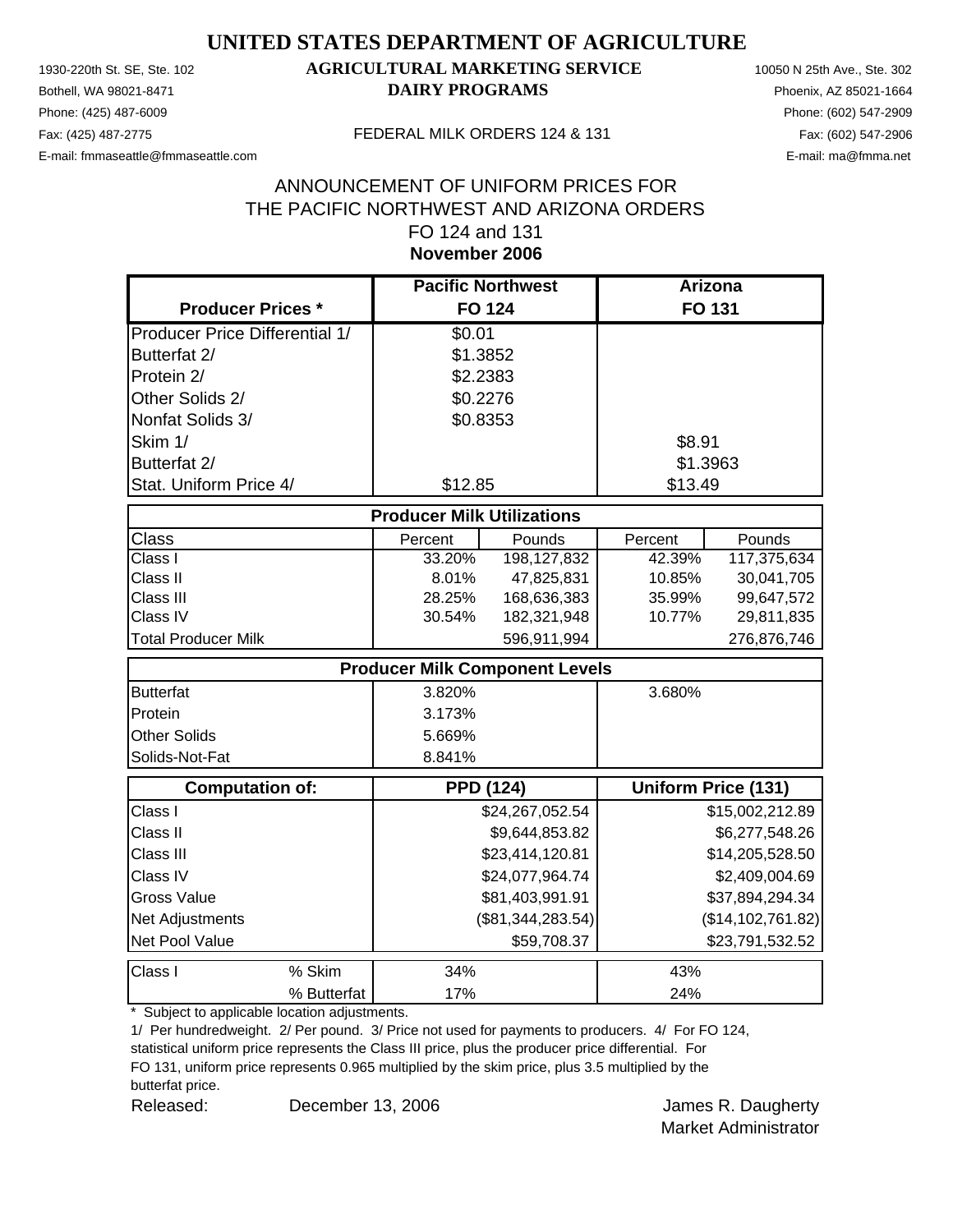# MILK MARKET SUMMARIES FOR NOVEMBER 2006

|                               |               |              |               | November 2006              |          |
|-------------------------------|---------------|--------------|---------------|----------------------------|----------|
|                               | November 2006 | October 2006 | November 2005 | <b>Percent Change From</b> |          |
|                               |               |              |               | Month-Ago                  | Year-Ago |
| <b>Producer Deliveries</b>    | 596,911,994   | 620,403,447  | 604,245,262   | $-3.79%$                   | $-1.21%$ |
| <b>Daily Deliveries</b>       | 19,897,066    | 20,013,014   | 20,141,509    | $-0.58%$                   | $-1.21%$ |
| Number of Producers           | 769           | 769          | 857           |                            |          |
| Daily Deliveries Per Producer | 25,874        | 26,025       | 23,502        | $-0.58%$                   | 10.09%   |
| <b>Class I Producer Milk</b>  | 198,127,832   | 197,627,521  | 185,446,171   | 0.25%                      | 6.84%    |
| Class I Utilization (%)       | 33.20%        | 31.86%       | 30.69%        |                            |          |
| Class I Daily Usage           | 6,604,261     | 6,375,081    | 6,181,539     | 3.59%                      | 6.84%    |

## **Pacific Northwest Order (FO 124)**

## **Arizona Order (FO 131)**

|                               |               |              |               | November 2006              |          |
|-------------------------------|---------------|--------------|---------------|----------------------------|----------|
|                               | November 2006 | October 2006 | November 2005 | <b>Percent Change From</b> |          |
|                               |               |              |               | Month-Ago                  | Year-Ago |
| <b>Producer Deliveries</b>    | 276,876,746   | 273,768,325  | 237,093,328   | 1.14%                      | 16.78%   |
| <b>Daily Deliveries</b>       | 9,229,225     | 8,831,236    | 7,903,111     | 4.51%                      | 16.78%   |
| Number of Producers           | 94            | 94           | 861           |                            |          |
| Daily Deliveries Per Producer | 98,183        | 93,949       | 91,897        | 4.51%                      | 6.84%    |
| <b>Class I Producer Milk</b>  | 117,375,634   | 116,130,590  | 88,320,606    | 1.07%                      | 32.90%   |
| Class I Utilization (%)       | 42.39%        | 42.41%       | 37.25%        |                            |          |
| <b>Class I Daily Usage</b>    | 3,912,521     | 3,746,148    | 2,944,020     | 4.44%                      | 32.90%   |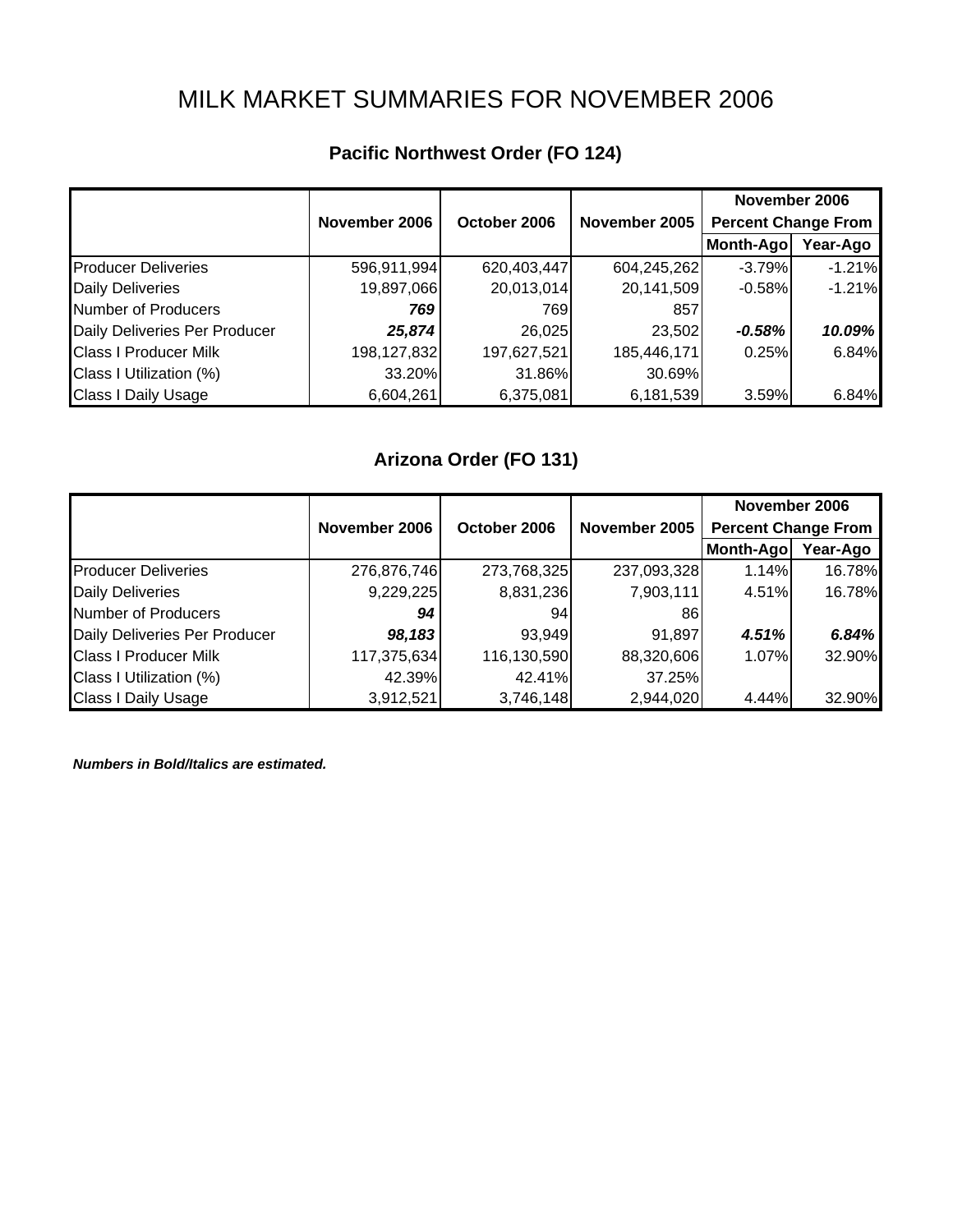Phone: (425) 487-6009 Phone: (602) 547-2909

#### 1930-220th St. SE, Ste. 102 **AGRICULTURAL MARKETING SERVICE** 10050 N 25th Ave., Ste. 302 Bothell, WA 98021-8471 **DAIRY PROGRAMS** Phoenix, AZ 85021-1664

E-mail: fmmaseattle@fmmaseattle.com E-mail: ma@fmma.net

#### Fax: (425) 487-2775 FEDERAL MILK ORDERS 124 & 131

#### **December 2006** ANNOUNCEMENT OF UNIFORM PRICES FOR THE PACIFIC NORTHWEST AND ARIZONA ORDERS FO 124 and 131

|                                       | <b>Pacific Northwest</b>              |                   | Arizona  |                            |
|---------------------------------------|---------------------------------------|-------------------|----------|----------------------------|
| <b>Producer Prices *</b>              |                                       | <b>FO 124</b>     |          | FO 131                     |
| <b>Producer Price Differential 1/</b> | (\$0.48)                              |                   |          |                            |
| Butterfat 2/                          | \$1.3481                              |                   |          |                            |
| Protein 2/                            | \$2.4388                              |                   |          |                            |
| Other Solids 2/                       | \$0.2564                              |                   |          |                            |
| Nonfat Solids 3/                      | \$0.8737                              |                   |          |                            |
| Skim 1/                               |                                       |                   | \$9.27   |                            |
| Butterfat 2/                          |                                       |                   | \$1.3613 |                            |
| Stat. Uniform Price 4/                | \$12.99                               |                   | \$13.71  |                            |
|                                       | <b>Producer Milk Utilizations</b>     |                   |          |                            |
| <b>Class</b>                          | Percent                               | Pounds            | Percent  | Pounds                     |
| Class I                               | 43.16%                                | 196,036,867       | 39.12%   | 118,253,216                |
| Class II                              | 7.48%                                 | 33,949,299        | 8.05%    | 24,329,533                 |
| Class III                             | 5.08%                                 | 23,078,735        | 35.77%   | 108,142,274                |
| Class IV                              | 44.28%                                | 201,092,174       | 17.06%   | 51,585,135                 |
| <b>Total Producer Milk</b>            |                                       | 454, 157, 075     |          | 302,310,158                |
|                                       | <b>Producer Milk Component Levels</b> |                   |          |                            |
| <b>Butterfat</b>                      | 3.787%                                |                   | 3.736%   |                            |
| Protein                               | 3.154%                                |                   |          |                            |
| <b>Other Solids</b>                   | 5.669%                                |                   |          |                            |
| Solids-Not-Fat                        | 8.823%                                |                   |          |                            |
| <b>Computation of:</b>                | <b>PPD (124)</b>                      |                   |          | <b>Uniform Price (131)</b> |
| Class I                               |                                       | \$24,116,943.59   |          | \$15,248,057.46            |
| Class II                              |                                       | \$7,743,579.43    |          | \$5,779,176.08             |
| Class III                             |                                       | \$3,421,015.52    |          | \$16,270,031.37            |
| Class IV                              |                                       | \$26,954,400.87   |          | \$4,939,807.61             |
| <b>Gross Value</b>                    |                                       | \$62,235,939.41   |          | \$42,237,072.52            |
| Net Adjustments                       |                                       | (\$64,416,576.19) |          | (\$15,237,394.09)          |
| Net Pool Value                        |                                       | (\$2,180,636.78)  |          | \$26,999,678.43            |
| Class I<br>% Skim                     | 44%                                   |                   | 40%      |                            |
| % Butterfat                           | 22%                                   |                   | 22%      |                            |

\* Subject to applicable location adjustments.

1/ Per hundredweight. 2/ Per pound. 3/ Price not used for payments to producers. 4/ For FO 124,

statistical uniform price represents the Class III price, plus the producer price differential. For FO 131, uniform price represents 0.965 multiplied by the skim price, plus 3.5 multiplied by the butterfat price.

Released: **January 12, 2007 Container and Separate Set Exercise A** Daugherty January 12, 2007